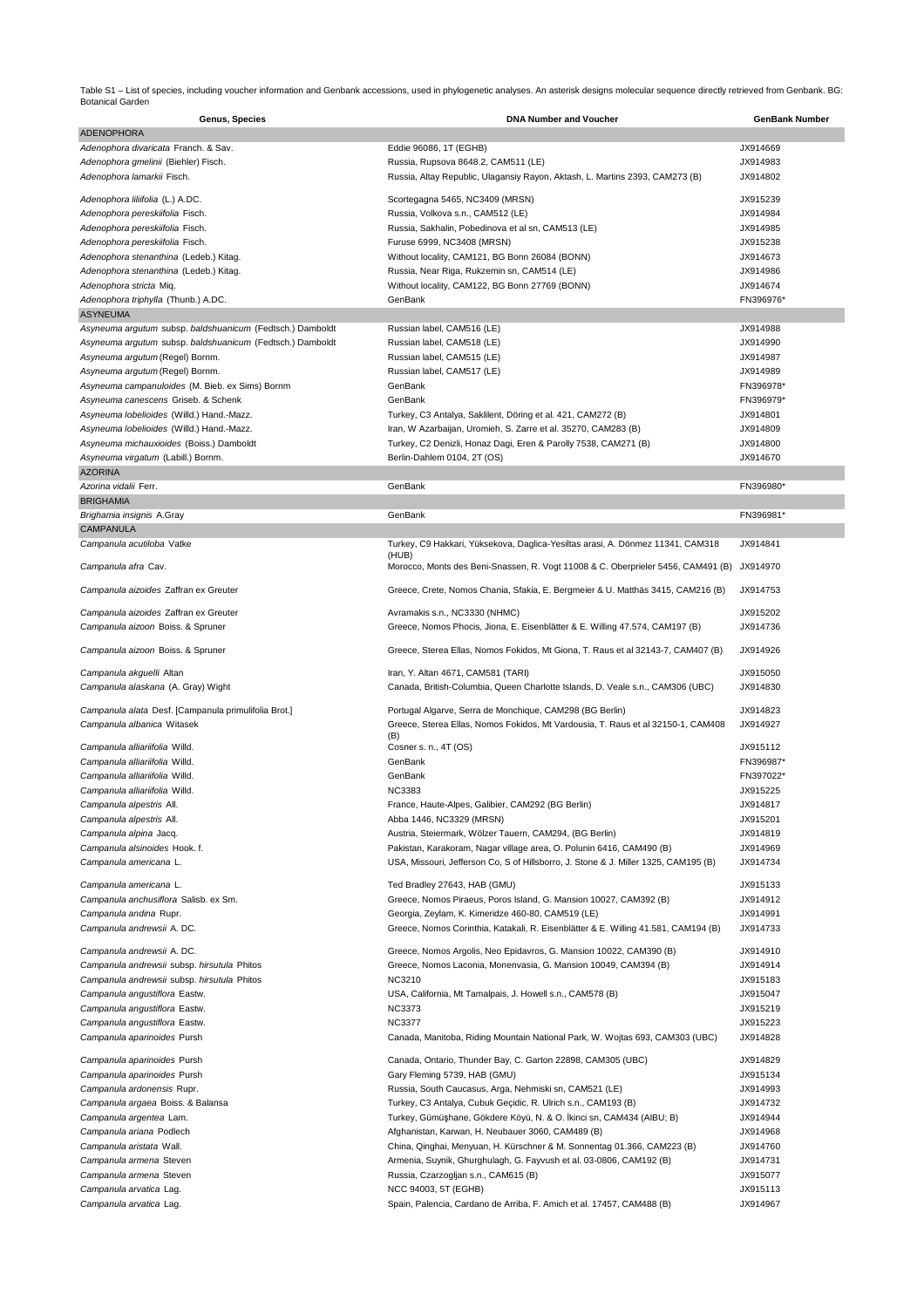| Campanula asperuloides (Boiss. & Orph.) Engler                        | Greece, Nomos Laconia, Sparti, Ulrich s.n., CAM224 (B)                            | JX914761              |
|-----------------------------------------------------------------------|-----------------------------------------------------------------------------------|-----------------------|
| Campanula asperuloides (Boiss. & Orph.) Engler                        | Greece, Nomos Laconia, Elonis Monastery, G. Mansion 10043, CAM395 (B)             | JX914915              |
| Campanula asperuloides subsp. taygetea (Quezel & Contandr.) Greuter & | Greece, Nomos Laconia, Langadas gorges, G. Mansion 10075, CAM399 (B)              | JX914919              |
| Burdet                                                                |                                                                                   |                       |
| Campanula asperuloides subsp. taygetea (Quezel & Contandr.) Greuter & | Greece, NC3209                                                                    | JX915182              |
| <b>Burdet</b>                                                         |                                                                                   |                       |
| Campanula aucheri A. DC.                                              | Eddie 95010, 6T (EGHB)                                                            | JX915114              |
| Campanula aucheri A. DC.                                              | Turkey, North Anatolia, Cubr 42996, CAM217 (B)                                    | JX914754              |
| Campanula aurita Greene                                               | <b>NC3371</b>                                                                     | JX915217              |
| Campanula axillaris Boiss. & Balansa                                  | Turkey, C4 Antalya, Alanya, S. Yildirimli 4449, CAM319 (GAZI)                     | JX914842              |
| Campanula balansae Boiss. & Hausskn.                                  | Turkey, C3 Isparta, Sütcüler, H Pesmen & A. Güner 2117, CAM320 (GAZI)             | JX914843              |
| Campanula balfourii Wagner & Vierh.                                   | N. Killian et al. YP3990, CAM287 (B)                                              | JX914812              |
| Campanula barbata L.                                                  | Switzerland, Graubuenden, Oberengadin, Rost 48, CAM201 (B)                        | JX914740              |
| Campanula barbata L.                                                  | Italy, Lombardia, Sondrio, Dürbye 2579, CAM487 (B)                                | JX914966              |
|                                                                       | GenBank                                                                           |                       |
| Campanula barbata L.                                                  |                                                                                   | FN396989*             |
| Campanula barbata L.                                                  | Pistarino 1448, NC3327 (MRSN)                                                     | JX915199              |
| Campanula baumgartenii Becker                                         | GenBank                                                                           | FN396991*             |
| Campanula bayerniana Rupr.                                            | Without locality, CAM300 (BG Berlin)                                              | JX914825              |
| Campanula bayerniana Rupr.                                            | Armenia, Caucaus, S. Tamamschian s.n., CAM522 (LE)                                | JX914994              |
| Campanula bayerniana Rupr.                                            | Iran, N of Savalan, Javanshir 1261, CAM599 (TARI)                                 | JX915068              |
| Campanula bellidifolia Adams                                          | Gaskin 115, 7T (MO)                                                               | JX915115              |
| Campanula bellidifolia Adams                                          | Georgia, Caucasus, Kazbegi, J. Stone et al 1893, CAM523 (LE)                      | JX914995              |
|                                                                       |                                                                                   | JX914996              |
| Campanula bellidifolia subsp. argunensis (Rupr.) Viktorov             | Russia, Dagestan, Risrueva s.n., CAM524 (LE)                                      |                       |
| Campanula bellidifolia subsp. besenginica (Fomin) Viktorov            | Russia, Kabardino-Balkaria, Nikite sn, CAM525 (LE)                                | JX914997              |
| Campanula bellidifolia subsp. meyerana (Rupr.) Viktorov               | Azerbaijan, Caucasus, Popova et al, sn, CAM540 (LE)                               | JX915011              |
| Campanula bellidifolia subsp. saxifraga (Bieb) Viktorov               | GenBank                                                                           | FN397038*             |
| Campanula bertolae Colla                                              | Italy, G. Bono s.n., CAM608 (FI)                                                  | JX915073              |
| Campanula betonicifolia Sm.                                           | Turkey, A2 Bursa, Uludag, Pamirkivogela & Quezel s.n., CAM321 (HUB)               | JX914844              |
| Campanula blumelii Halda                                              | Turkey, Taurus Mountains, Bolkardag, JJ. Halda s.n., CAM659 (PR)                  | JX915098              |
| Campanula blumelii Halda                                              | Turkey, C3 Antalya, ENE Manavgat, R. Ulrich 7.15, CAM661 (B)                      | JX915100              |
|                                                                       |                                                                                   |                       |
| Campanula bohemica Hruby                                              | USSR, Krkonosa, S. Fröhner 5176, CAM464 (B)                                       | JX914951              |
| Campanula bononiensis L.                                              | Greece, Nomos Pella, Ep. Edhessis, E. Willing 21.242, CAM191 (B)                  | JX914730              |
| Campanula bononiensis L.                                              | Russia, Altayskiy Kray, Yuzhnyy, Martins 2270, CAM270 (B)                         | JX914799              |
| Campanula bononiensis L.                                              | GenBank                                                                           | FN396983*             |
| Campanula bononiensis L.                                              | Pistarino 1859, NC3328 (MRSN)                                                     | JX915200              |
| Campanula bornmuelleri Nabelek                                        | Turkey, B9 Van, Yan-Bahcesarai, Güner 7850, CAM383 (HUB)                          | JX914903              |
| Campanula bornmuelleri Nabelek                                        | Turkey, B9 Bitlis, Tatuan, A. Dönmez 10971, CAM622 (HUB)                          | JX915081              |
| Campanula bravensis (Bolle) A.Chev.                                   | Cape Verde Islands, Fogo, Cha das Caldeiras, N. Killian 3326, CAM190 (B)          | JX914729              |
|                                                                       |                                                                                   |                       |
| Campanula bravensis (Bolle) A.Chev.                                   | Cape Verde Islands, Fogo, Cha das Caldeiras, Killian & Leyens 3278, CAM225 (B)    | JX914762              |
| Campanula bravensis (Bolle) A.Chev.                                   | GenBank                                                                           | FN396993*             |
|                                                                       |                                                                                   |                       |
|                                                                       |                                                                                   |                       |
| Campanula buseri Damboldt                                             | Turkey, C3 Antalya, ENE Manavgat, G. & R. Ulrich 7.15b, CAM660 (B - Herbarium GP) | JX915099              |
|                                                                       |                                                                                   |                       |
| Campanula calaminthifolia Lam.                                        | Greece, Nomos Dodecanese, Koronos, N. Böhling 1798, CAM188 (B)                    | JX914727              |
| Campanula calcarata Somm. Et Levier                                   | Georgia, Abkhazia Territory, Bramwell sn, CAM527 (LE)                             | JX914999              |
| Campanula calcicola WW Sm.                                            | China, Yunnan, Dali, Cang-shan, CAM628 (KUN)                                      | JX915084              |
| Campanula californica (Kellog) Heller                                 | USA, California, San Francisco Bay, MG10132, CAM312 (B)                           | JX914835              |
| Campanula camptoclada Boiss.                                          | Israel, Dead Sea Valley, Mizpe Dragot, Danin et al. 06.056, CAM207 (B)            | JX914746              |
| Campanula cana Wall                                                   | China, CAM627 (KUN)                                                               | JX915083              |
| Campanula cana Wall                                                   | China, TT Yu 3329, CAM632 (KUN)                                                   | JX915086              |
|                                                                       |                                                                                   |                       |
| <i>Campanula cana W</i> all                                           | China, CAM633 (KUN)                                                               | JX915087              |
| Campanula cana Wall                                                   | China, CAM634 (KUN)                                                               | JX915088              |
| Campanula candida A. DC.                                              | Iran, Kermanshah, Road to Kamyaran, Savafi 84388, CAM582 (TARI)                   | JX915051              |
| Campanula candida A. DC.                                              | Iran, Kernanshah, Road to kamyaran, Anonymous 90258, CAM583 (TARI)                | JX915052              |
| Campanula carnica Schiede ex Mert. & Koch                             | Italy, Venetie, Treviso, CAM299 (BG Berlin)                                       | JX914824              |
| Campanula carnica Schiede ex Mert. & Koch                             | <b>NC3181</b>                                                                     | JX915166              |
| Campanula carpatha Halácsy                                            | GenBank                                                                           | FN396995*             |
| Campanula carpatha Halácsy                                            | Avramakis s.n., NC3339 (NHMC)                                                     | JX915209              |
| Campanula carpatica Jacq.                                             | Slovakia, Drevenik, Gartenherbar, Cubr 43344, CAM218 (B)                          | JX914755              |
| Campanula carpatica Jacq.                                             | <b>NC3391</b>                                                                     | JX915231              |
|                                                                       |                                                                                   |                       |
| Campanula carpatica Jacq                                              | CAM123 (B)                                                                        | JX914675              |
| Campanula cashmeriana Benth.                                          | Central Asia, Tian-shan, Brichmulla, Vasak s.n., CAM214 (B)                       | JX914751              |
| Campanula cashmeriana Benth.                                          | India, Kashmir, Lidder Valley, Schwerdtfeger 23932, CAM219 (B)                    | JX914756              |
| Campanula cashmeriana Benth.                                          | Russia, CAM528 (LE)                                                               | JX915000              |
| Campanula caucasica Bieb.                                             | Armenia, CAM485 (B)                                                               | JX914965              |
| Campanula caucasica Bieb.                                             | Armenia, Gabrielan et al sn, CAM529 (LE)                                          | JX915001              |
| Campanula celsii A. DC.                                               | Greece, Nomos Attica, Hymettos, U. Raabe s.n., CAM187 (B)                         | JX914726              |
| Campanula celsii A. DC.                                               | Greece, Nomos Arcadia, Eisenblätter & Willing 43.939, CAM226 (B)                  | JX914763              |
|                                                                       |                                                                                   |                       |
| Campanula celsii A. DC.                                               | Greece, Nomos Attica, Rd from Cape Sounion to Athen, G. Mansion 10008, CAM384     | JX914904              |
| Campanula celsii subsp. parnesia Phitos                               | (B)<br>Greece, Nomos Attica, Mt Parnitha. G. Mansion 10010, CAM386 (B)            | JX914906              |
|                                                                       |                                                                                   |                       |
| Campanula celsii subsp. spatulifolia (Turrill) Phitos                 | Greece, Nomos Corinthia, Before Loutraki, G. Mansion 10017, CAM389 (B)            | JX914909              |
| Campanula cenisia L.                                                  | Switzerland, Valais, Zermatt, R. Ro 58, CAM186 (B)                                | JX914725              |
| Campanula cenisia L.                                                  | Poggio 1960, NC3342 (MRSN)                                                        | JX915211              |
| Campanula cervicaria L.                                               | GenBank                                                                           | FN396997*             |
| Campanula cervicaria L.                                               | GenBank                                                                           | FN396998*             |
| Campanula cervicaria L.                                               | GenBank                                                                           | FN396999*             |
| Campanula cervicaria L.                                               | <b>NC1414</b>                                                                     | JX915160              |
| Campanula cervicaria L.                                               | <b>NC3229</b>                                                                     | JX915196              |
|                                                                       |                                                                                   |                       |
| Campanula cespitosa Scop.<br>Campanula cespitosa Scop.                | GenBank<br><b>NC0047</b>                                                          | FN396994*<br>JX915155 |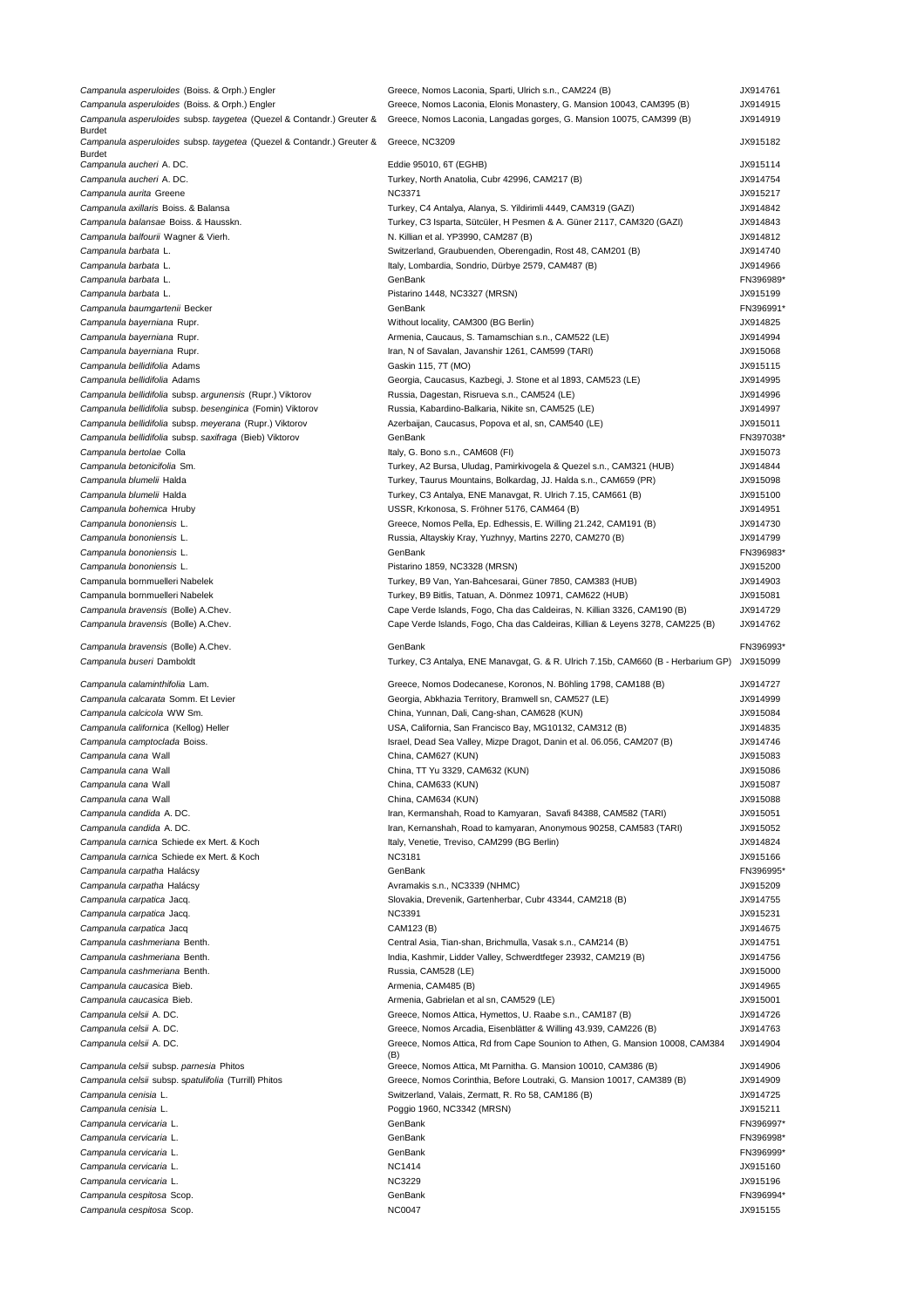| <i>Campanula cespitosa Scop.</i>                       |                                                                                              |           |
|--------------------------------------------------------|----------------------------------------------------------------------------------------------|-----------|
|                                                        | <b>NC3178</b>                                                                                | JX915163  |
| Campanula chamissonis                                  | USA, Washington, MtTahoma Nursery, Grown from seed, HAB                                      | JX915135  |
| Campanula choruhensis Kit Tan & Sorger                 | Turkey, N. İkinci & O. İkinci 3710, CAM454                                                   | JX914695  |
|                                                        |                                                                                              |           |
| Campanula ciliata Stev.                                | GenBank                                                                                      | FN397001  |
| Campanula circassica Fomin                             | Russia, Stravopol, Dolmatova et al,, CAM530 (LE)                                             | JX915002  |
| Campanula cochlearifolia Lam.                          | <b>NC3176</b>                                                                                | JX915161  |
| Campanula cochleariifolia Lam.                         | Italy, Lombardy, Sondrino, Dürbye 2632, CAM199 (B)                                           | JX914738  |
|                                                        |                                                                                              |           |
| Campanula collina Sims                                 | GenBank                                                                                      | FN397003  |
| Campanula collina subsp. collina                       | Turkey, Ag Artuin: Şauşat, Altinozlü 4228, CAM324 (HUB)                                      | JX914845  |
| Campanula collina subsp. fondervisii (Albov) Ogan.     | Georgia, Abkhazia Territory, Tchitanava sn, CAM531 (LE)                                      | JX915003  |
|                                                        |                                                                                              |           |
| Campanula columnaris Contandr. et al.                  | Greece, Sterea Ellas, Nomos Fokidos, T. Raus et al 32151-5, CAM409 (B)                       | JX914928  |
| Campanula conferta A. DC.                              | Turkey, B7 Erzincan, Kenaliya, MUJ 2048, CAM325 (HUB)                                        | JX914846  |
| Campanula constantini Beauverd & Top.                  | Greece, Sterea Ellas, Nomos Evvias, Central Evvia island, T. Raus et al 32194-05,            | JX914931  |
|                                                        | CAM412 (B)                                                                                   |           |
| Campanula coriacea PH Davis                            | Armenia, Oganesian s.n., CAM290 (B)                                                          | JX914815  |
|                                                        |                                                                                              | JX914964  |
| Campanula crassipes Heffel                             | Greece, Crete, E. Mayer et al. 11968, CAM484 (B)                                             |           |
| Campanula crenulata Franch.                            | China, CAM644 (KUN)                                                                          | JX915093  |
| Campanula cretica (A. DC.) D. Dietr.                   | Greece, Crete, Nomos Chanion, N. Böhling 8586, CAM483 (B)                                    | JX914963  |
| Campanula cretica (A. DC.) D. Dietr.                   | Greece, Crete, Cellinese 1031, NC3338 (YU)                                                   | JX915208  |
|                                                        |                                                                                              |           |
| <i>Campanula creutzburgii Greuter</i>                  | Greece, Nomos Irakliou, Kefalas, Böhling 7138, CAM227 (B)                                    | JX914764  |
| Campanula creutzburgii Greuter                         | Cellinese 1003, NC3340 (YU)                                                                  | JX915210  |
|                                                        |                                                                                              | JX914848  |
| <i>Campanula crispa</i> Lam.                           | Turkey, A9 Kars, Ardahan, Demirkus 2275, CAM328 (HUB)                                        |           |
| <i>Campanula crispa</i> Lam.                           | WMM Eddie 96067, HAB (TEX)                                                                   | JX915136  |
| Campanula cymaea Phitos                                | Greece, Sterea Ellas, Nomos Evvias, Central Evvia island, T. Raus et al 32190-05,            | JX914930  |
|                                                        | CAM411 (B)                                                                                   |           |
| <i>Campanula cymaea Phitos</i>                         | Greece, NC3206                                                                               | JX915181  |
|                                                        |                                                                                              |           |
| Campanula cymbalaria Sm.                               | Turkey, C5 Nigde, Aladaglari, M. Döring 1539, CAM183 (B)                                     | JX914724  |
| Campanula cymbalaria Sm.                               | <b>NC3396</b>                                                                                | JX915235  |
| Campanula daghestanica Fomin                           | Russia, Dagestan, Cheitski et al, CAM532 (1981) (LE)                                         | JX915004  |
|                                                        |                                                                                              |           |
| Campanula damascena Labill.                            | Israel, Mt. Carmel, Neshev, A. Danin 1992, CAM182 (B)                                        | JX914723  |
| Campanula damboldtiana PH Davis & Sorger               | Turkey, Ankara, Kazan, Adiguzel 1993, CAM329 (GAZI)                                          | JX914849  |
| Campanula damboldtiana PH Davis & Sorger               | Turkey, Ankara, Ayasbeli, M. Yural 4164, CAM619 (GAZI)                                       | JX915079  |
|                                                        |                                                                                              |           |
| Campanula dasyantha Bieb.                              | Russia, khabarovsk, Charkevich s.n., CAM534 (LE)                                             | JX915006  |
| Campanula dasyantha subsp. chamissonis (Fed.) Viktorov | Russia, Sakhalin Island, G. Ponomareczuk, CAM533 (LE)                                        | JX915005  |
| <i>Campanula davisii</i> Turrill                       | Turkey, C4 Antalya, Geyik Daglari, Döring et al. 6744, CAM215 (B)                            | JX914752  |
|                                                        |                                                                                              |           |
| <i>Campanula davisii</i> Turrill                       | Turkey, C4 Antalya, Gundogmus, Güner 12587, CAM330 (HUB)                                     | JX914850  |
| <i>Campanula delavayi</i> Franch.                      | China, CAM643 (KUN)                                                                          | JX915092  |
| Campanula delicatula Boiss.                            | Turkey, C3 Antalya, Ancient site of Aspendos, G. Mansion 10001 & G. Parolly, CAM277 JX914805 |           |
|                                                        | (B)                                                                                          |           |
|                                                        | Turkey, C2, Mugla:Dalyon Sülüngür, Gölü Ortaca, 15m sarp güney yenacler, Güner               | JX914851  |
| Campanula delicatula Boiss.                            |                                                                                              |           |
|                                                        | 8540, CAM331 (HUB)                                                                           |           |
| Campanula demirsoyi Kandemir                           | Turkey, B7 Erzincan, Munzur Daglar, Kandemir 6992, CAM332 (HUB)                              | JX914852  |
| Campanula dichotoma L. f.                              | Turkey, B6, Göksun, Yildiz 2971, CAM333 (HUB)                                                | JX914853  |
| Campanula dimorphantha Schweinf.                       | China, H. Li et al 0035, CAM630 (KUN)                                                        | JX915085  |
|                                                        |                                                                                              |           |
| Campanula divaricata Michx.                            | GenBank                                                                                      | FN397005  |
| Campanula dolomitica Busch                             | Georgien, Dusheti, Greater Caucasus, CAM535 (1998) (LE)                                      | JX915007  |
| <i>Campanula drabifolia S</i> m.                       | Greece, Nomos West Attica, before Mytikas, G. Mansion 10014, CAM385 (B)                      | JX914905  |
|                                                        |                                                                                              |           |
| <i>Campanula drabifolia S</i> m.                       | Greece, Nomos Laconia, Rd to Gytheio, G. Mansion 10056, CAM396 (B)                           | JX914916  |
| <i>Campanula drabifolia Sm.</i>                        | <b>NC3195</b>                                                                                | JX915174  |
|                                                        |                                                                                              |           |
|                                                        |                                                                                              |           |
| <i>Campanula dzaaku</i> Albov                          | Georgia, Abkhazia Territory, Tchitchanova sn, CAM536 (LE)                                    | JX915008  |
| <i>Campanula dzychrica K</i> olak.                     | Georgia, Tobova s.n., CAM537 (LE)                                                            | JX915009  |
| Campanula edulis Forssk.                               | GenBank                                                                                      | FN397006  |
|                                                        |                                                                                              |           |
| Campanula edulis Forssk.                               | <b>NC3397</b>                                                                                | JX915236  |
| <i>Campanula ekimiana Güner</i>                        | Turkey, Ankara, Kizikahamam, Mecit Vural 9719, CAM334 (GAZI)                                 | JX914854  |
| <i>Campanula ekimiana Güner</i>                        | Turkey, A. Güner et al 5629, CAM616 (HUB)                                                    | JX915078  |
| Campanula elatines L.                                  | Ayers-88-287, 12T (BH)                                                                       | JX915116  |
|                                                        |                                                                                              |           |
| Campanula elatines L.                                  | Croatia, CAM111 (BG Bonn)                                                                    | FN397007* |
| Campanula elatinoides Moretti                          | GenBank                                                                                      | FN397008* |
| Campanula erinus L.                                    | Cyprus, Lysos, R. Hand 2284, CAM181 (B)                                                      | JX914722  |
|                                                        |                                                                                              |           |
| Campanula erinus L.                                    | Greece, Nomos Argolis, Epidavros, Ancient Amphitheater, G. Mansion 10031, CAM391             | JX914911  |
|                                                        | (B)                                                                                          |           |
| Campanula erinus L.                                    | Iran, Kermansha, Parow mountain above Bisotun, Hamzehee 87781, CAM585 (TARI)                 | JX915054  |
|                                                        |                                                                                              |           |
| Campanula erinus L.                                    | Cellinese 1028, NC0518 (YU)                                                                  | JX915158  |
| Campanula erinus L.                                    | Cellinese 1028, NC3334 (YU)                                                                  | JX915206  |
|                                                        |                                                                                              |           |
| Campanula euboica Phitos                               | Greece, Sterea Ellas, Nomos Evvias, NW Evvia island, T. Raus et al 32244-05,                 | JX914933  |
|                                                        | CAM414 (B)                                                                                   |           |
| Campanula excisa Schleich. ex Murith                   | Switzerland, Valais, Furgstalden, Van Buggenhout 14512, CAM482 (B)                           | JX914962  |
| Campanula excisa Schleich. ex Murith                   | <b>NC3187</b>                                                                                | JX915169  |
| <i>Campanula exigua</i> Rattan                         | USA, California, Mt Diablo, MG10133, CAM313 (B)                                              | JX914836  |
|                                                        |                                                                                              |           |
| <i>Campanula exigua</i> Rattan                         | R. Haberle 145, HAB (TEX)                                                                    | JX915137  |
| <i>Campanula fastigiata</i> Dufour                     | Cyprus, Aradippou, R. Hand 5450, CAM258 (B)                                                  | JX914787  |
| Campanula fenestrellata Feer                           | Croatia, Ledenik, Velebit montes, Cernoch 38869, CAM213 (B)                                  | JX914750  |
|                                                        |                                                                                              |           |
| Campanula fenestrellata Feer                           | GenBank                                                                                      | FN397007* |
| Campanula fenestrellata subsp. istriaca (Feer) Dambolt | Croatia, Cres, T. Wraber 124260, CAM170 (B)                                                  | JX914712  |
| Campanula fenestrellata subsp. istriaca (Feer) Dambolt | <b>NC3227</b>                                                                                | JX915194  |
| Campanula filicaulis Durieu                            | Morocco, Timahdite, Meknès, Valdes et al. 16-0628, CAM279 (B)                                | JX914806  |
|                                                        |                                                                                              |           |
| Campanula flaccidula Vatke                             | Turkey, C10 Hakkari: Şemdinli'den Şapatan Geçidine, A. Dönmez 10786, CAM335                  | JX914855  |
|                                                        | (HUB)                                                                                        |           |
| Campanula floridana Watson                             | M.Strong & C.L. Kelloff 1337, HAB (GMU)                                                      | JX915138  |
| Campanula foliosa Ten.                                 | Greece, Nomos Kastoria, Flambouro, E. Willing 6218, CAM180 (B)                               | JX914721  |
| Campanula foliosa Ten.                                 | GenBank                                                                                      | FN397010* |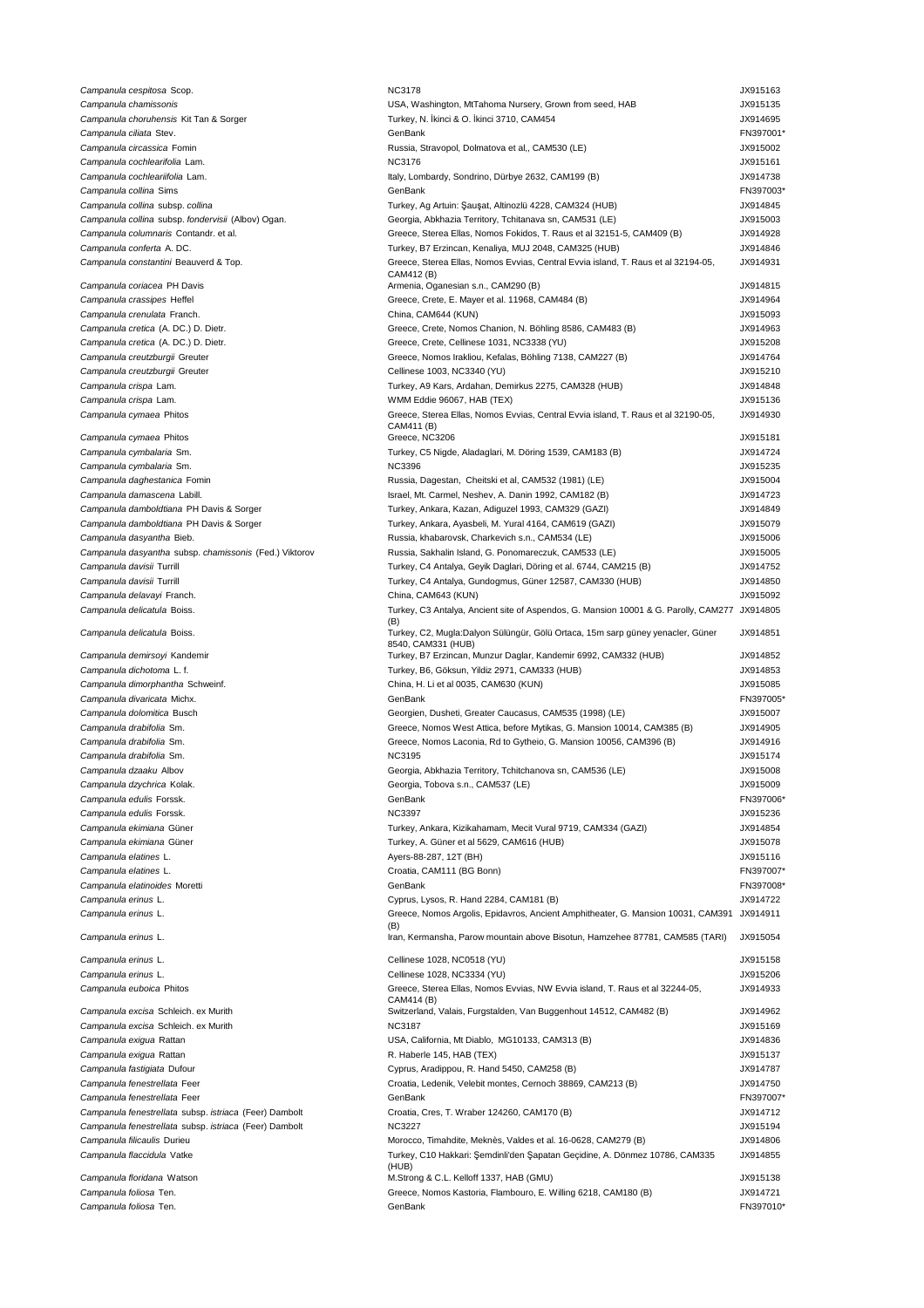- Campanula formanekiana Degen & Dörfler Greece, Greece, Nomos Kilkis, Kastaneri, E. Willing 7600, CAM179 (B) JX914720 Campanula formanekiana Degen & Dörfler Campanula forsythii (Arcang.) Podl. Campanula fragilis Cirillo Campanula fragilis Cirillo Campanula garganica Ten. Campanula garganica Ten. Campanula glomerata L. Campanula glomerata L. Campanula glomerata L. [var. cordifolia Rohlena] Campanula glomerata subsp. caucasica (Tratv.) Ogan. Campanula glomerata subsp. caucasica (Traty.) Ogan. Campanula glomerata subsp. hispida (Witasek) Hayek Campanula glomerata subsp. oblongifolioides (Galushko) Ogan. Campanula glomerata subsp. speciosa Campanula goulimyi Turrill Campanula grandis subsp. rizeensis (Gèner) Lammers Campanula griffinii Morin Campanula grossheimii Kharadze
- Campanula hagielia Boiss. Campanula hagielia Boiss. Campanula hagielia Boiss. Campanula hawkinsiana Hausskn. & Heldr. Campanula hawkinsiana Hausskn. & Heldr. Campanula hawkinsiana Hausskn. & Heldr.
- Campanula hawkinsiana Hausskn. & Heldr. Campanula hedgei PH Davis Campanula herminii Hoffmanns. & Link Campanula heterophylla L. Campanula hierapetreae Rech. f. Campanula hierapetreae Rech. f. Campanula hierosolymitana Boiss. Campanula hispanica Willk.
- Campanula iconia Phitos Campanula incanescens Boiss. Campanula incanescens Boiss. Campanula incanescens Boiss. Campanula incanescens Boiss. Campanula incurva Aucher ex A. DC. Campanula incurva Aucher ex A. DC. Campanula isaurica Contandriopoulos et al. Campanula isaurica Contandriopoulos et al. Campanula jacobaea C.Sm. ex Webb

| Campanula lomlanekiana Degen & Donie                         | Greece, Nornos Kilkis, Kastanen, E. Willing 7600, CAMT79 (D)                              | JA914720 |
|--------------------------------------------------------------|-------------------------------------------------------------------------------------------|----------|
| Campanula formanekiana Degen & Dörfler                       | Greece, Nomos Pella, Notia, A. Schuler 99.1024, CAM189 (B)                                | JX914728 |
| Campanula forsythii (Arcang.) Podl.                          | Scortegagna 5411, NC057 (MRSN)                                                            | JX915159 |
| Campanula fragilis Cirillo                                   | Eddie 98015, 14T (EGHB)                                                                   | JX915117 |
| <i>Campanula fragilis C</i> irillo                           | GenBank                                                                                   | FN397011 |
| <i>Campanula fragilis C</i> irillo                           | <b>NC3398</b>                                                                             | JX915237 |
|                                                              |                                                                                           |          |
| Campanula fruticulosa (O. Schwarz & PH Davis) Damboldt       | Turkey, C2 Burdur, Dirmil, Duman 6279, CAM336 (GAZI)                                      | JX914856 |
| Campanula garganica Ten.                                     | Italy, Monte S. Angelo, Aldobrandi & Baldini 18.842, CAM211 (B)                           | JX914749 |
| <i>Campanula garganica</i> Ten.                              | <b>NC3192</b>                                                                             | JX915171 |
| Campanula giesekiana Vest                                    | Greenland, Diako, Disko Fjord, Eqalunguit, Dalgaard 88.175, CAM210 (B)                    | JX914748 |
| Campanula glomerata L.                                       | Greece, Nomos Ioannina, Metsovo, R. Eisenblätter & E. Willing 49.833, CAM178 (B)          | JX914719 |
|                                                              |                                                                                           |          |
| Campanula glomerata L.                                       | Russia, Altai Republic, Inya, Raab-Straube 020098, CAM209 (B)                             | JX914747 |
| Campanula glomerata L.                                       | GenBank                                                                                   | FN397012 |
|                                                              | <b>NC0058</b>                                                                             | JX915156 |
| Campanula glomerata L.                                       |                                                                                           |          |
| Campanula glomerata L. [var. cordifolia Rohlena]             | Rumenia, Sibiu, Valea Viilor, Gartenherbar, Cubr 42151, CAM220 (B)                        | JX914757 |
| Campanula glomerata subsp. caucasica (Tratv.) Ogan.          | Georgia, kasbegi, Nehmiski sn, CAM541 (LE)                                                | JX915012 |
| Campanula glomerata subsp. caucasica (Tratv.) Ogan.          | Iran, Gilan, Lahijan, Siahkal, Jamzad & Asri 71774, CAM598 (TARI)                         | JX915067 |
| Campanula glomerata subsp. hispida (Witasek) Hayek           | Turkey, A8, Erzurum, Tortum, Güngörmez, Gremineae stebi, G. Akaydin 9561, CAM337 JX914857 |          |
|                                                              | (HUB)                                                                                     |          |
| Campanula glomerata subsp. oblongifolioides (Galushko) Ogan. | Russia, Karachaevo-Cherkessia, Keltman et al, sn, CAM543 (LE)                             | JX915014 |
| Campanula glomerata subsp. speciosa                          | Russia, Nedoluchko et al. sn, CAM544 (LE)                                                 | JX915015 |
|                                                              | Greece, Sterea Ellas, Nomos Evvias, Central Evvia island, T. Raus et al 32198-05,         |          |
| Campanula goulimyi Turrill                                   | CAM413 (B)                                                                                | JX914932 |
| Campanula grandis subsp. rizeensis (Gèner) Lammers           | Turkey, A8, Trabzon, Sürmene, Güner et al 4917, CAM338 (HUB)                              | JX914858 |
|                                                              |                                                                                           |          |
| <i>Campanula griffinii M</i> orin                            | USA, California, Bohemian Road, CAM315 (B)                                                | JX914838 |
| <i>Campanula grossheimii K</i> haradze                       | Gaskin 206, 15T (MO)                                                                      | JX915118 |
| <i>Campanula grossheimii K</i> haradze                       | GenBank                                                                                   | FN397013 |
| <i>Campanula hagielia B</i> oiss.                            | Turkey, C1 Mugla, Dalyan Kaunos, T. Raus 17793, CAM177 (B)                                | JX914718 |
| Campanula hagielia Boiss.                                    | Turkey, C2 Mugla, Ortaca, A. Güner et al. 10386, CAM620 (HUB)                             | JX915080 |
|                                                              |                                                                                           |          |
| Campanula hagielia Boiss.                                    | <b>NC3204</b>                                                                             | JX915179 |
| Campanula hawkinsiana Hausskn. & Heldr.                      | Eddie 94002, 16T (EGHB)                                                                   | JX915119 |
| Campanula hawkinsiana Hausskn. & Heldr.                      | Greece, Nomos Ioannina, Driskos E. Willing 158.725, CAM176 (B)                            | JX914717 |
| Campanula hawkinsiana Hausskn. & Heldr.                      | Greece, Thessaly, Nomos Trikalon, Mt Pindos, T. Raus et al 32323-14, CAM420 (B)           | JX914939 |
|                                                              |                                                                                           |          |
| Campanula hawkinsiana Hausskn. & Heldr.                      | <b>NC3214</b>                                                                             | JX915186 |
|                                                              |                                                                                           |          |
| <i>Campanula hedgei</i> PH Davis                             | Turkey, B7 Tunceli, Tunceli-ovacih arass, Duman 8752, CAM339 (AEF)                        | JX914859 |
| Campanula herminii Hoffmanns. & Link                         | Neves 227, 17T (TEX)                                                                      | JX915120 |
| Campanula heterophylla L.                                    | Greece, Nomos Kikladhon, Insel Paros, T. Raus 20505 CAM175 (B)                            | JX914716 |
| Campanula hierapetreae Rech. f.                              | Greece, Crete, Nomos Lasithiou, Ag. Ioannis, N. Böhling 8949, CAM174 (B)                  | JX914715 |
|                                                              |                                                                                           |          |
| <i>Campanula hierapetreae Rech. f.</i>                       | GenBank                                                                                   | FN397014 |
| Campanula hierapetreae Rech. f.                              | Edwards 27, NC3333 (YU)                                                                   | JX915205 |
| Campanula hierosolymitana Boiss.                             | Jordania, Wadi Mujib, Christoph Bayer, s.n., CAM285 (B)                                   | JX914811 |
| Campanula hispanica Willk.                                   | Spain, Tejada, Pico valdosa, Casas et al. 42, CAM206 (B)                                  | JX914745 |
| Campanula hofmannii (Pant.) Greuter & Burdet                 | GenBank                                                                                   | FN397092 |
|                                                              |                                                                                           |          |
| Campanula humillima A. DC.                                   | Iran, Esfahan, Mountains S. of Damaneh, Assadi & Ranjbar 83065, CAM587 (TARI)             | JX915056 |
|                                                              |                                                                                           | FN397016 |
| Campanula hypopolia Trautv.                                  | GenBank                                                                                   |          |
| <i>Campanula iconia Phitos</i>                               | H. Morath 346, CAM340                                                                     | JX914860 |
| Campanula incanescens Boiss.                                 | Russian label, CAM539 (LE)                                                                | JX915010 |
| Campanula incanescens Boiss.                                 | Russian label, CAM545 (LE)                                                                | JX915016 |
|                                                              |                                                                                           | JX915057 |
| <i>Campanula incanescens B</i> oiss.                         | Iran, Bandar Abba, Hajiabad, Fareghan, Mozaffarian 74264, CAM588 (TARI)                   |          |
| Campanula incanescens Boiss.                                 | Iran, Fars, Shirz, Darengan, Mozaffarian 83653, CAM589 (TARI)                             | JX915058 |
| Campanula incurva Aucher ex A. DC.                           | Greece, Nomos Thessaloniki, Magnisia, Tsangaranda, CAM297 (BG Berlin)                     | JX914822 |
| Campanula incurva Aucher ex A. DC.                           | GenBank                                                                                   | FN397017 |
| Campanula incurva Aucher ex A. DC.                           | <b>NC3215</b>                                                                             | JX915187 |
|                                                              |                                                                                           |          |
| Campanula involucrata Aucher ex A. DC.                       | Turkey, C4 Antalya, Geyik Daglari, M. Döring et al. 6827, CAM172 (B)                      | JX914714 |
| Campanula isaurica Contandriopoulos et al.                   | Turkey, C3 Antalya, Beskonak, P. Hein A 45D-4, CAM171 (B)                                 | JX914713 |
| Campanula isaurica Contandriopoulos et al.                   | Turkey, C3 Antalya, Beskonak, Hein A56-4, CAM205 (B)                                      | JX914744 |
| Campanula isophylla Moretti                                  | GenBank                                                                                   | FN397018 |
|                                                              |                                                                                           | JX914711 |
| <i>Campanula jacobaea C.Sm.</i> ex Webb                      | Cape Verde Islands, Santo Antao, Ribeira Paul, K. Killian & T. Leyens 2989, CAM169        |          |
| <i>Campanula jacobaea C.</i> Sm. ex Webb                     | (B)<br>GenBank                                                                            | FN397019 |
|                                                              |                                                                                           |          |
| Campanula jacquinii (Sieber) A. DC.                          | Greece, Crete, Nomos Heraklion, Monofatsiou, R. Jahn s.n., CAM168 (B)                     | JX914710 |
| Campanula jacquinii (Sieber) A. DC.                          | Greece, Thessaly, Nomos Pierias, Mt Olympus, T. Raus et al 32260, CAM416 (B)              | JX914935 |
|                                                              |                                                                                           |          |
| <i>Campanula jacquinii</i> (Sieber) A. DC.                   | Edwards 41, NC3332 (YU)                                                                   | JX915204 |
| Campanula kadargavinica Amirkh. & Komzha                     | Georgia, Ossetia Territory, Amijanov sn, CAM546 (LE)                                      | JX915017 |
| Campanula karakuschensis Grossh.                             | Azerbaijan, Bazorgan, Rechinger 44029, CAM204 (B)                                         | JX914743 |
|                                                              |                                                                                           |          |
| Campanula karakuschensis Grossh.                             | Masoumi & Safavi 82552, CAM586 (IRAN)                                                     | JX915055 |
| <i>Campanula keniensis</i> Thulin                            | Kenya, Ngong hills, Magadi, Gachathi 76/60, CAM601 (B)                                    | JX915070 |
| <i>Campanula kermanica</i> (Rech. f. et al) Rech. f.         | Iran, Kermansha, Jiroft, Foroughi 15962, CAM590 (TARI)                                    | JX915059 |
| Campanula khorasanica (Rech. f. & Aellen) Rech. f.           | Iran, Semnan province, Touran protected Area, Freitag 14842, CAM476 (B)                   | JX914961 |
| Campanula khorasanica (Rech. f. & Aellen) Rech. f.           | Iran, Khorosan, Bojnrd, Memariani & Zangooie 37502, CAM591 (TARI)                         | JX915060 |
|                                                              |                                                                                           |          |
| <i>Campanula kirikkaleensis D</i> önmez & Güner              | Turkey, B5 Kirikkale, Delice cevresi, A. Dönmez 3924 [Holotypus], CAM341 (HUB)            | JX914861 |
|                                                              |                                                                                           |          |
| Campanula kolenatiana C.A.Mey.                               | Azerbaijan, CAM548 (LE)                                                                   | JX915019 |
| Campanula kolenatiana C.A.Mey.                               | Azerbaijan, Korotkov s,n., CAM549 (LE)                                                    | JX915020 |
| Campanula kolenatiana C.A.Mey.                               | GenBank                                                                                   | FN397020 |
| Campanula komarovii Maleev                                   | Russia, Kelendjik et al, sn, CAM547 (LE)                                                  | JX915018 |
|                                                              |                                                                                           | JX914742 |
| <i>Campanula koyuncui</i> H.Duman                            | Turkey, C2 Mugla, Babadag, Eren 5154, CAM203 (B)                                          |          |
|                                                              |                                                                                           |          |
| Campanula koyuncui H.Duman                                   | Turkey, C2 Mugla, Fethiye, baba Dag, H. Duman 5728, CAM342 (GAZI)                         | JX914862 |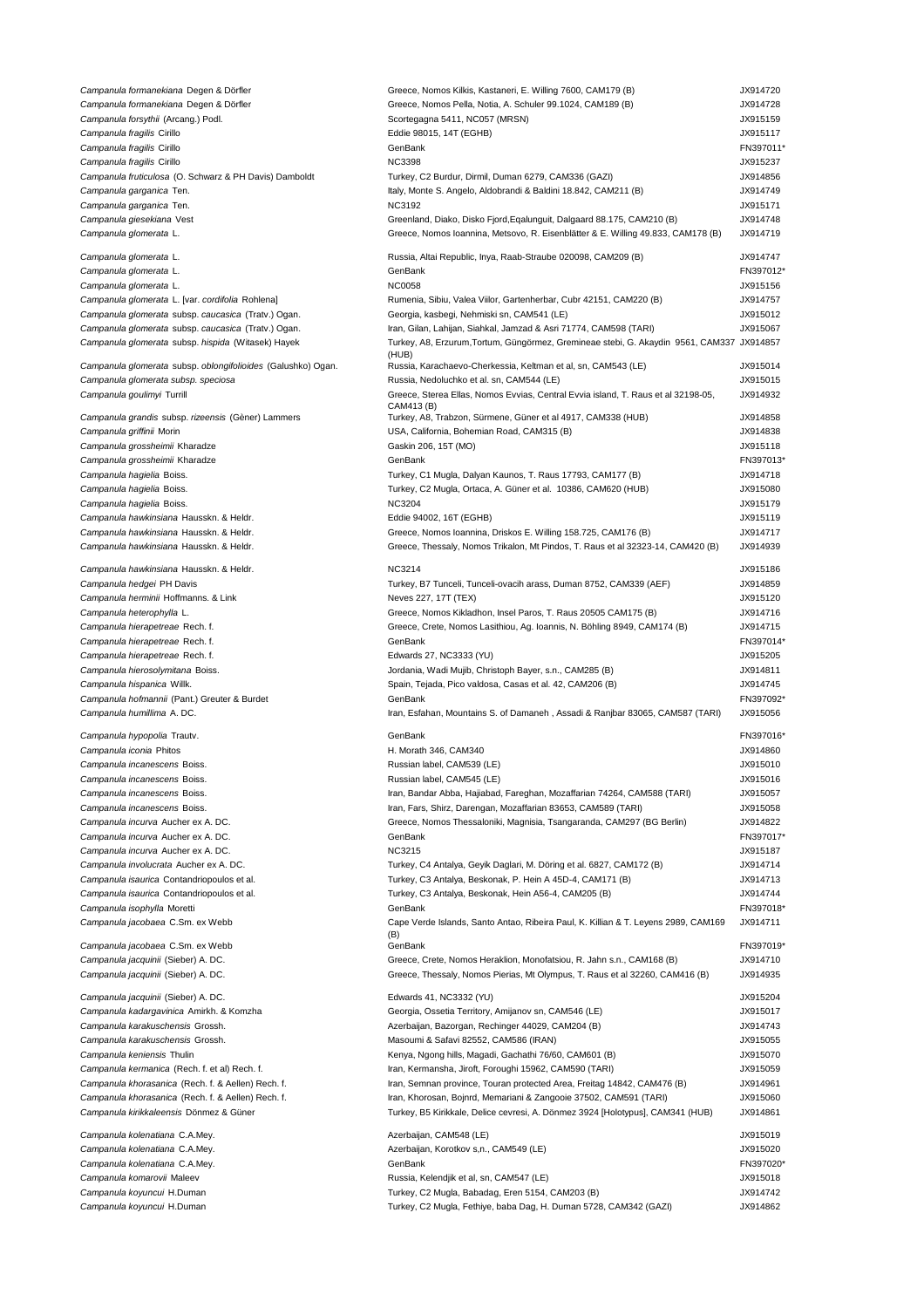| Campanula kremeri Boiss. & Reut.                                                 | Morocco, Djebel Israne/ Djebel Achoun E Taforalt, Oued Zegzel, R. Vogt & C.<br>Oberprieler 11475, CAM475 (B)        | JX914960             |
|----------------------------------------------------------------------------------|---------------------------------------------------------------------------------------------------------------------|----------------------|
| Campanula kryophila Rupr.                                                        | Russia, Nehmiski sn, CAM550 (LE)                                                                                    | JX915021             |
| Campanula laciniata L.                                                           | Greece, Nomos Dodecanese, Karpathos, Arkasa, Höner & Potthoff 628, CAM202 (B)                                       | JX914741             |
| Campanula laciniata L.                                                           | <b>NC3331</b>                                                                                                       | JX915203             |
| Campanula lactiflora M.Bieb.                                                     | Eddie 95009, 36T (EGHB)                                                                                             | JX915131             |
| Campanula lactiflora M.Bieb.                                                     | GenBank                                                                                                             | FN397021*            |
| Campanula lamondiae Rech. f.                                                     | Persia, Kurdistan, Mount Hamzeh Arab, KH. Rechinger 42629, CAM474 (B)                                               | JX914959             |
| Campanula lamondiae Rech. f.                                                     | Iran, Iranshahr & Dezfolian 3590, CAM592 (IRAN)                                                                     | JX915061             |
| Campanula lanata Friv.                                                           | Eddie 96051, 18T (EGHB)                                                                                             | JX915121             |
| Campanula lanata Friv.                                                           | Bulgaria, M. Markova & L. Cerneva 1078, CAM466 (B)                                                                  | JX914953             |
| Campanula lasiocarpa Cham.<br>Campanula lasiocarpa Cham.                         | Canada, British Columbia, Bella Coola, Volker Michelfelder 1, CAM302 (UBC)<br><b>NC3372</b>                         | JX914827<br>JX915218 |
| Campanula lasiocarpa Cham.                                                       | <b>NC3375</b>                                                                                                       | JX915221             |
| Campanula latifolia L.                                                           | Germany, Bavaria, Munich, Muhr et al s.n., CAM262 (B)                                                               | JX914791             |
| Campanula latifolia L.                                                           | GenBank                                                                                                             | FN397022*            |
| Campanula lavrensis (Tocl & Rohlena) Phitos                                      | Greece, Nomos Chalkidiki, Longos, KH. Rechinger 44659, CAM473 (B)                                                   | JX914958             |
| Campanula legionensis Pau                                                        | Spain, Prov. Santander, La Hermida, Ladero & Valle 12558, CAM246 (B)                                                | JX914778             |
| Campanula lehmanniana Bunge                                                      | Russia, CAM552 (LE)                                                                                                 | JX915023             |
| Campanula lehmanniana subsp. pseudohissarica Kamelin ex Rassulova                | Russian label, CAM553 (LE)                                                                                          | JX915024             |
| Campanula leucantha Gilli                                                        | Afghanistan, H. Freitag 3031, CAM614                                                                                | JX915076             |
| Campanula leucoclada Boiss.                                                      | Afghanistan, Kabul, Valley of Maidan, KH. Rechinger 35989, CAM471 (B)                                               | JX914957             |
| Campanula leucosiphon Boiss. & Heldr.                                            | Turkey, C4 Antalya, Karaman-ermenek arasi, Quezel et al 223, CAM344 (HUB)                                           | JX914864             |
| Campanula lingulata Waldst. & Kit.                                               | Greece, Nomos Messenia, Kalamon, O Ladhas, R. & E. Willing 92.968, CAM165 (B)                                       | JX914707             |
| Campanula lingulata Waldst. & Kit.                                               | Turkey, A1 Kırklareli: DereKöy'den Kırklareli'ne, A. Dönmez 7030, CAM345 (HUB)                                      | JX914865             |
|                                                                                  |                                                                                                                     |                      |
| Campanula lingulata Waldst. & Kit.                                               | <b>NC3201</b>                                                                                                       | JX915176             |
| Campanula lingulata Waldst. & Kit.                                               | <b>NC3228</b>                                                                                                       | JX915195             |
| Campanula longistyla Fomin<br>Campanula lourica Boiss.                           | Russia, Krasnodevi sn, CAM554 (LE)<br>Persia, Teheran, Mount Elburz, KH. Rechinger 57153, CAM470 (B)                | JX915025<br>JX914956 |
| Campanula lourica Boiss.                                                         | Iran, Golestan, Jahan- Nama, S. M. Jafari 2232, CAM593 (TARI)                                                       | JX915062             |
| Campanula luristanica Freyn                                                      | Iran, Esfahan, Shelgerd, Daran, Iranshahr & Moussavi 3525, CAM594 (TARI)                                            | JX915063             |
| Campanula lusitanica Loefl.                                                      | Neves 226, 20T (TEX)                                                                                                | JX915122             |
| Campanula lusitanica Loefl.                                                      | Spain, La Riuoja, Sierra de la Demanda, Loidi & Berastegui 17459, CAM239 (B)                                        | JX914772             |
|                                                                                  |                                                                                                                     |                      |
| Campanula Iyrata Lam.<br>Campanula lyrata Lam.                                   | Turkey, C2, Mugla, Agla, Dörning 25, CAM238 (B)<br><b>NC3212</b>                                                    | JX914771<br>JX915185 |
| Campanula lyrata subsp. icarica Runemark                                         | <b>NC3205</b>                                                                                                       | JX915180             |
| Campanula macrochlamys Boiss. & Huet                                             | Turkey, A9 Erzurum, Kaya 9032, CAM381 (GAZI)                                                                        | JX914901             |
| Campanula macrochlamys Boiss. & Huet                                             | Turkey, A9 Kars, Göle, Karliyazi, Demikus 1062, CAM625 (HUB)                                                        | JX915082             |
| Campanula macrorhiza Gay ex A. DC.                                               | Germany, Botanical Garden Berlin, Schwerdtfeger 8906, CAM465 (B)                                                    | JX914952             |
| Campanula macrorhiza Gay ex A. DC.                                               | <b>NC0059</b>                                                                                                       | JX915157             |
| Campanula macrorhiza Gay ex A. DC.                                               | <b>NC3189</b>                                                                                                       | JX915170             |
| Campanula macrostachya Waldst. & Kit.                                            | Greece, Nomos Thessaloniki, Evangilistria, E. Willing 21.104, CAM164 (B)                                            | JX914706             |
| Campanula macrostachya Waldst. & Kit.                                            | Turkey, A Kirklaeli, Denirköy, Ekici 3324, CAM382 (GAZI)                                                            | JX914902             |
| Campanula macrostachya Waldst. & Kit.                                            | <b>NC3219</b>                                                                                                       | JX915188             |
| Campanula macrostyla Boiss. & Heldr.                                             | Turkey, C4 Icel, Kirobasi, R.Ulrich s.n., CAM289 (B)                                                                | JX914814             |
| Campanula marchesettii Witasek                                                   | Croatia, Istria, Ucka, T. Gottschlich 33737, CAM163 (B)<br><b>NC3182</b>                                            | JX914705             |
| Campanula marchesettii Witasek<br>Campanula mardinensis Bornm. & Sint.           | Turkey, C9, Siirt, A. Dönmez 11212, CAM346 (HUB)                                                                    | JX915167<br>JX914866 |
| Campanula massalskyi Fomin                                                       | Armenia, Oganesian s.n., CAM493 (B)                                                                                 | JX914972             |
| Campanula medium L.                                                              | GenBank                                                                                                             | FN397024*            |
| Campanula mekongensis Diels ex CY Wu                                             | China, CAM641 (KUN)                                                                                                 | JX915091             |
| Campanula micrantha Bertol.                                                      | Italy, Umbrien, Monte Sibillini, Dürbye 937, CAM236 (B)                                                             | JX914770             |
| Campanula micrantha Bertol.                                                      | Scaramozzino 1630, NC3326 (MRSN)                                                                                    | JX915198             |
| Campanula mirabilis Albov                                                        | Eddie 96056, 22T (EGHB)                                                                                             | JX915123             |
| Campanula mirabilis Albov                                                        | Georgia, Abkhazia Territory, n/a, CAM555 (LE)                                                                       | JX915026             |
| Campanula moesiaca Velen.                                                        | Greece, Nomos Dramas, Rhodopi mountains, Strid et al. 19458, CAM235 (B)                                             | JX914769             |
| Campanula mollis L.                                                              | Neves 230, 23T (TEX)                                                                                                | JX915124             |
| Campanula mollis L.                                                              | Spain, Vites, Valdes et al. 2184 /88, CAM234 (B) (under C. velutina)                                                | JX914768             |
| Campanula morettiana Reichenb.                                                   | Italy, Sèdtirol, Schlern, E. Zippel, CAM664 (B)                                                                     | JX915102             |
| Campanula myrtifolia Boiss. & Heldr.<br>Campanula myrtifolia Boiss. & Heldr.     | Turkey, A8 Artvin, Altiparmak, Ulrich s.n., CAM240 (B)<br>Turkey, Igel, Anamur-Kazanci, Miruval 7143, CAM347 (GAZI) | JX914773<br>JX914867 |
| Campanula nuristanica Rech. f. & Schiman-Czeika                                  | Afghanistan, H. Freitag 5975, CAM613                                                                                | JX915075             |
| Campanula odontosepala Boiss.                                                    | Iran, Mazandaran, Chalus, Gabrielian s.n., CAM232 (B)                                                               | JX914767             |
| Campanula oligosperma Damboldt                                                   | Turkey, B7, Vilayet, Tunceli, Holtz et al. 00.768, CAM231 (B)                                                       | JX914766             |
| Campanula oligosperma Damboldt                                                   | Turkey, B7 Tunceli, Pulumur, Adiguzel NA4117, CAM675 (GAZI)                                                         | JX915106             |
| Campanula olympica Boiss.                                                        | Turkey, A4 Cankiri, Küçük Ilgaz Daği, T. Raus 6878, CAM162 (B)                                                      | JX914704             |
| Campanula olympica Boiss.                                                        | Turkey, A4 Çankırı, Ilgaz, Ilgaz Dağı, A. Dönmez 11713, CAM348 (HUB)                                                | JX914868             |
| Campanula oreadum Boiss. & Heldr.                                                | Greece, Thessaly, Nomos Pierias, Mt Olympus, T. Raus et al 32247-03, CAM415 (B)                                     | JX914934             |
| Campanula orphanidea Boiss.                                                      | Greece, Nomos Serres, Spanakokorifi, E. Willing 10.621, CAM160 (B)                                                  | JX914702             |
| Campanula orphanidea Boiss.                                                      | Greece, Makedonia, Nomos Kavalas, Mt Pangeon, T. Raus et al 32267-10, CAM417 (B) JX914936                           |                      |
| Campanula ossetica Bieb.                                                         | Russia, Averianov et al. s.n., CAM558 (LE)                                                                          | JX915028             |
| Campanula ossetica Bieb.                                                         | Russia, CAM559 (LE)                                                                                                 | JX915029             |
| Campanula pallida Wall. [var. pallida]                                           | Pakistan, Northern areas, Nanga Parbat, Nüsser 275, CAM161(B)                                                       | JX914703             |
| Campanula pallida Wall. [var. pallida]<br>Campanula pallida Wall. [var. pallida] | China, CAM635 (KUN)<br>China, L. Ende and F. Wei 2162, CAM636 (KUN)                                                 | JX915089<br>JX915090 |
|                                                                                  |                                                                                                                     |                      |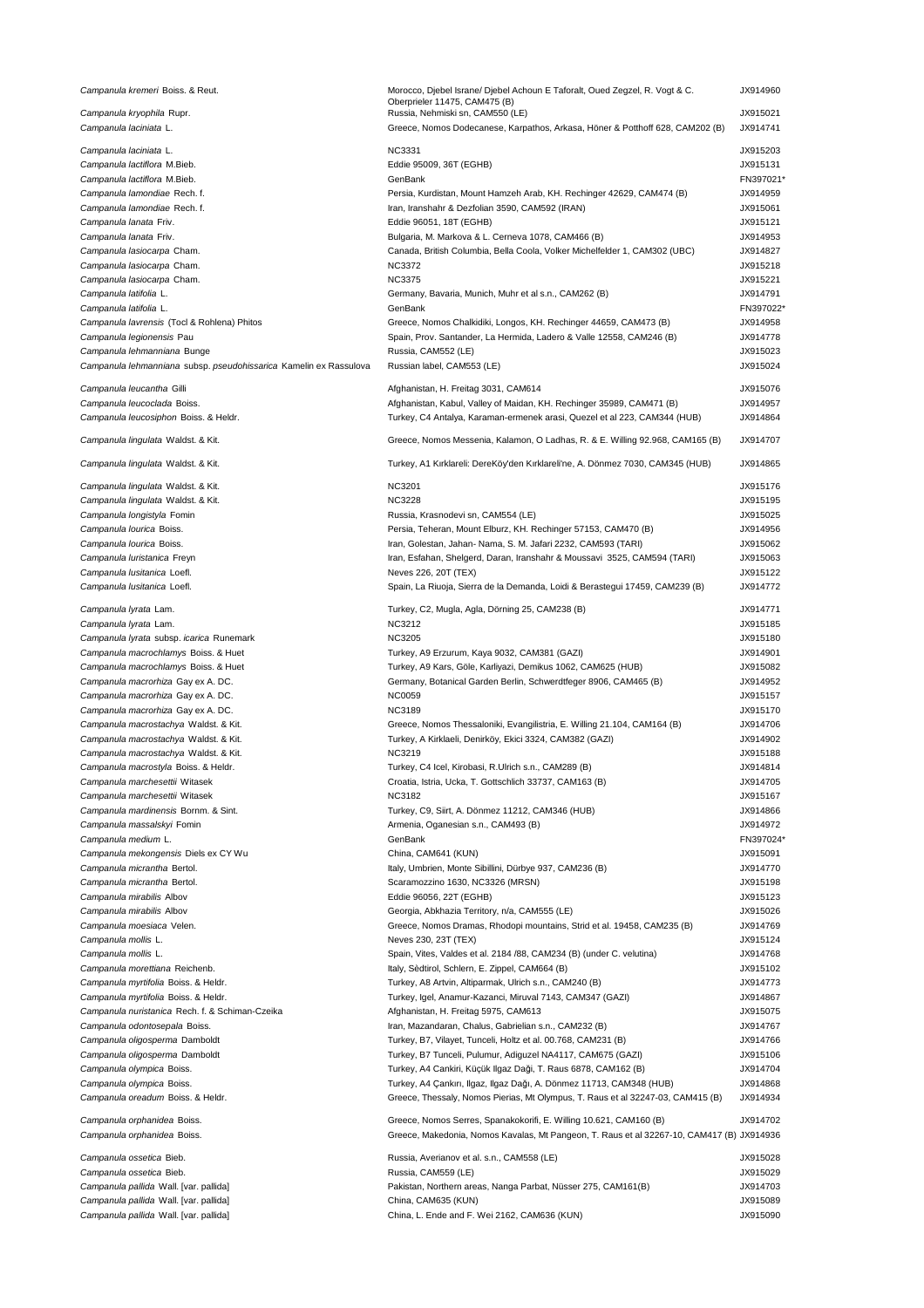| Campanula pallida Wall. [var. pallida]                             | China, Li Heng s.n., CAM646 (KUN)                                                                                | JX915095              |
|--------------------------------------------------------------------|------------------------------------------------------------------------------------------------------------------|-----------------------|
| Campanula pallida Wall. [var. tibetica (Hooker f. & Thomson) Hara] | Pakistan, Northern areas, Nanga Parbat, Nüsser 1174, CAM159 (B)                                                  | JX914701              |
| Campanula pangea Hartvig                                           | Greece, Makedonia, Nomos Kavalas, Mt Pangeon, T. Raus et al 32268-05, CAM418 (B) JX914937                        |                       |
| Campanula papillosa Halácsy                                        | Greece, Nomos Laconia, Taygetos Mountains, C. Kyriakopoulos T227-1, CAM673<br>(UPA, B)                           | JX915104              |
| Campanula papillosa Halácsy                                        | Greece, Nomos Laconia, Taygetos Mountains, C. Kyriakopoulos T227-2, CAM674<br>(UPA, B)                           | JX915105              |
| Campanula paradoxa Kolak.                                          | Georgia, Bzyb river, M. Oganisian 7131, CAM560 (1978) (LE)                                                       | JX915030              |
| Campanula patula L.                                                | Switzerland, Graubuenden, Puschlav Resena, T. Eckard 2046a, CAM498 (B)                                           | JX914974              |
| Campanula patula L.                                                | GenBank                                                                                                          | FN397025'             |
| Campanula patula L.                                                | GenBank                                                                                                          | FN397026*             |
| Campanula patula subsp. costae (Willk.) Nyman                      | Italy, Valle d'Aosta, Arnad, CAM296 (BG Berlin)                                                                  | JX914821              |
| Campanula patula subsp. epigaea (Janka) Hyek                       | Montenegro, Verusa, G. Parolly s.n., CAM497 (B)                                                                  | JX914973              |
| Campanula pelia (Halacsy) Hausskn. & Sint.                         | Greece, Nomos Magnisias, Ep. Volou, E. Willing 26.054, CAM148 (B)                                                | JX914689              |
| Campanula pelviformis Lam.                                         | Greece, Crete, Nomos Lasithiou, Thripti, Böhling & Raus 7215, CAM256 (B)                                         | JX914785              |
| Campanula pendula Bieb.                                            | Russia, Stravopol, Piatigorsk, Popova sn, CAM575 (LE)                                                            | JX915044              |
| Campanula peregrina L.                                             | Eddie 95007, 25T (TEX)                                                                                           | JX915125              |
| Campanula peregrina L.                                             | Cyprus, Mavrokolympos brook, R. Hand 2190, CAM158 (B)                                                            | JX914700              |
| Campanula perpusilla A. DC.                                        | Iran, Khouzestan, Izeh, Abkhogan, Riazi 9484, CAM595 (TARI)                                                      | JX915064              |
| Campanula perpusilla A. DC.                                        | Iran, Khouzestan, NE of Dezful, Jamzad & Mordi 79198, CAM596 (TARI)                                              | JX915065              |
| Campanula persicifolia L.                                          | Eddie 95027, 26T (TEX)                                                                                           | JX915126              |
| Campanula persicifolia L.                                          | Greece, Nomos Thessaloniki, Ajios Ioannis, V. Karragiannakidou s.n., CAM157 (B)                                  | JX914699              |
| Campanula persicifolia L.                                          | Greece, Nomos Serres, Pangeon, Aj. Ikosifinissis, E. Willing 22.435, CAM167 (B)                                  | JX914709              |
| Campanula persicifolia L.                                          | <b>NC3386</b>                                                                                                    | JX915226              |
| Campanula persicifolia L. subsp. sessiliflora (K.Koch) Fed.        | Greece, Nomos Kozani, Vourinos, Höner & Potthoff 764a, CAM257 (B)                                                | JX914786              |
| Campanula peshmenii Güner                                          | Turkey, B6 Malatya, Dogansehir, H. Pesmen 2717 (Holotypus), CAM351 (HUB)                                         | JX914871              |
| Campanula petraea L.                                               | Daccordi 6347, NC3335 (MRSN)                                                                                     | JX915207              |
| Campanula petraea L.                                               | Italy, Veneto, Madonna della Corona, M. Tamanini, CAM611 (FIR)                                                   | JX915074              |
| Campanula petrophila Rupr.                                         | Russia, T. Monoba s.n., CAM520 (LE)                                                                              | JX914992              |
| Campanula petrophila Rupr.                                         | GenBank                                                                                                          | FN397029*             |
| Campanula phrygia Jaub. & Spach                                    | Greece, Nomos Pella, SO Promahi, R. & E. Willing 128.966, CAM156 (B)                                             | JX914698              |
| Campanula phyctidocalyx Boiss. & Noë                               | Azerbaijan, Urmia, Pesan, Marmishu valley, Mozaffarian 87231, CAM597 (TARI)                                      | JX915066              |
| Campanula pinatzii Greuter & Phitos                                | Greece, Nomos Dodecanese, Palatia, N. Böhling 8244, CAM155 (B)                                                   | JX914697              |
| Campanula pinnatifida Huber-Morath                                 | Turkey, B6, Kayseri: Pinarbasi-sanz yolu, G. Akaydin 10419, CAM352 (GAZI)                                        | JX914872              |
| Campanula pinnatifida Huber-Morath                                 | Turkey, A4, Cankiri: Günclogdu mevkii, Cankiri ünv. Kampüs alani, Jipsli aragi, G.<br>Akaydin 6579, CAM353 (HUB) | JX914873              |
| Campanula pinnatifida Huber-Morath                                 | Turkey, B6 Kayseri, Pinabasi-Sariz, Adiguzel 4192, CAM354 (GAZI)                                                 | JX914874              |
| Campanula piperi Howell                                            | USA, Washington, MtTahoma Nursery, Grown from seed, HAB                                                          | JX915139              |
| Campanula podocarpa Boiss.                                         | Turkey, C2 Mugla, Kéycegiz, A. Güner 8613, CAM676 (HUB)                                                          | JX915107              |
| Campanula polyclada Rech. F. & Schiman-Czieka                      | Afghanistan, Panjao, KH. Rechinger 36652, CAM501 (B)                                                             | JX914975              |
| Campanula pontica Albov                                            | Turkey, A7 Trabrom, Macka, Eyaboglu 1030, CAM356 (GAZI)                                                          | JX914876              |
| Campanula portenschlagiana Schultes                                | GenBank                                                                                                          | FN397030*             |
| Campanula portenschlagiana Schultes                                | <b>NC3222</b>                                                                                                    | JX915190              |
| Campanula portenschlagiana Schultes                                | <b>NC3390</b>                                                                                                    | JX915230              |
| Campanula poscharskyana Degen                                      | Yugoslavia, Dalmatia, Cavtatcca, Mayer 11152, CAM254 (B)                                                         | JX914784              |
| Campanula prenanthoides Durand                                     | USA, California, Ponderosa Way, MG10138, CAM311 (B)                                                              | JX914834              |
| Campanula propinqua Fischer & C. A. Meyer                          | Turkey, B7, Malatya: Malatya-Pötürge, 26km nach Abzweigung, Nydegger 17211,<br><b>CAM357 (HUB)</b>               | JX914877              |
| Campanula pseudostenocodon Lacaita                                 | Italy, Prov. L Aquila, Arischia, Merxmüller C220, CAM503 (B)                                                     | JX914976              |
| Campanula psilostachya Boiss. & Kotschy                            | Turkey, C5, Adana: Karsanti, Acima, CAM358 (HUB)                                                                 | JX914878              |
| Campanula ptarmicifolia Lam.                                       | Turkey, B7 Ercincan, Kemah, A. Dönmez 5373, CAM359 (HUB)                                                         | JX914879              |
| Campanula ptarmicifolia Lam.                                       | Turkey, B7 Tunceli, Ovacik, Yildirimli 3448, CAM678 (HUB)                                                        | JX915108              |
| Campanula pterocaula Hausskn.                                      | Turkey, A3 Bolu, Yenicaga, Nydegger 19005, CAM251 (B)                                                            | JX914783              |
| Campanula pubicalyx (PH Davis) Damboldt                            | Turkey, Icel, Karanci-Abanos, Vurnl 7164, CAM360 (GAZI)                                                          | JX914880              |
| Campanula pubicalyx (PH Davis) Damboldt                            | Turkey, Mitural 7164, CAM679                                                                                     | JX915109              |
| Campanula pulla L.                                                 | Austria, Steiermark, Hochschwabgruppe, U. & D. Mueller-Doblies 8159, CAM504 (B)                                  | JX914977              |
| Campanula pulvinaris Hausskn. & Bornm.<br>Campanula punctata Lam.  | Turkey, B6, Sivas: Gemerek; Kayababa Dagi, O. Zudogun 1507, CAM361 (HUB)<br>Russia, Vrisch sn, CAM561 (LE)       | JX914881<br>JX915031  |
|                                                                    |                                                                                                                  |                       |
| Campanula pyramidalis L.<br>Campanula pyramidalis L.               | Eddie 96089, 27T (EGHB)<br>GenBank                                                                               | JX915127<br>FN397031* |
| Campanula pyramidalis L.                                           | <b>NC3224</b>                                                                                                    | JX915192              |
| Campanula pyramidalis L.                                           | <b>NC3387</b>                                                                                                    | JX915227              |
| Campanula quercetorum Huber-Morath & C. Simon                      | Turkey, B7 Tunceli, Tunceli-Ovacik yolu, Albinozlü 3801, CAM362 (HUB)                                            | JX914882              |
| Campanula radchensis Kharadze                                      | Georgia, Distr. Ratscha, R. Gagnidze, I. Mikeladze, CAM562 (1966) (LE)                                           | JX915032              |
| Campanula raddeana Trautv.                                         | Without locality, CAM301 (BG Berlin)                                                                             | JX914826              |
| Campanula radicosa Bory & Chaub.                                   | Greece, Nomos Korinthias, Ziria Massiv, E. Willing 5113, CAM154 (B)                                              | JX914696              |
| Campanula radula Fisch                                             | Turkey, B9 Mu-odiye-Böküh, T. Ekim 7719, CAM363 (GAZI)                                                           | JX914883              |
| Campanula raineri Perpenti                                         | Italy, Lombardy, E Laggo di Lecco, Dürbye 2517, CAM153 (B)                                                       | JX914694              |
| Campanula ramosissima Sm.                                          | Greece, Nomos Arta, S Kapsala, R. & E. Willing 138.546, CAM152 (B)                                               | JX914693              |
| Campanula ramosissima Sm.                                          | Greece, Nomos Laconia, Gheraki, G. Mansion 10047, CAM393 (B)                                                     | JX914913              |
| Campanula ramosissima Sm.                                          | Greece, Nomos Laconia, Mystra Fortress, G. Mansion 10069, CAM397 (B)                                             | JX914917              |
| Campanula ramosissima Sm.                                          | Greece, Nomos Corinthia, Road to Trikala, G. Mansion 10091, CAM556 (B)                                           | JX915027              |
| Campanula rapunculoides L.                                         | Jansen 8/00-007, 28T (TEX)                                                                                       | JX915128              |
| Campanula rapunculoides L.                                         | GenBank                                                                                                          | FN397032*             |
| Campanula rapunculoides L.                                         | <b>NC3223</b>                                                                                                    | JX915191              |
| Campanula rapunculoides L.                                         | <b>NC3393</b>                                                                                                    | JX915233              |
|                                                                    |                                                                                                                  |                       |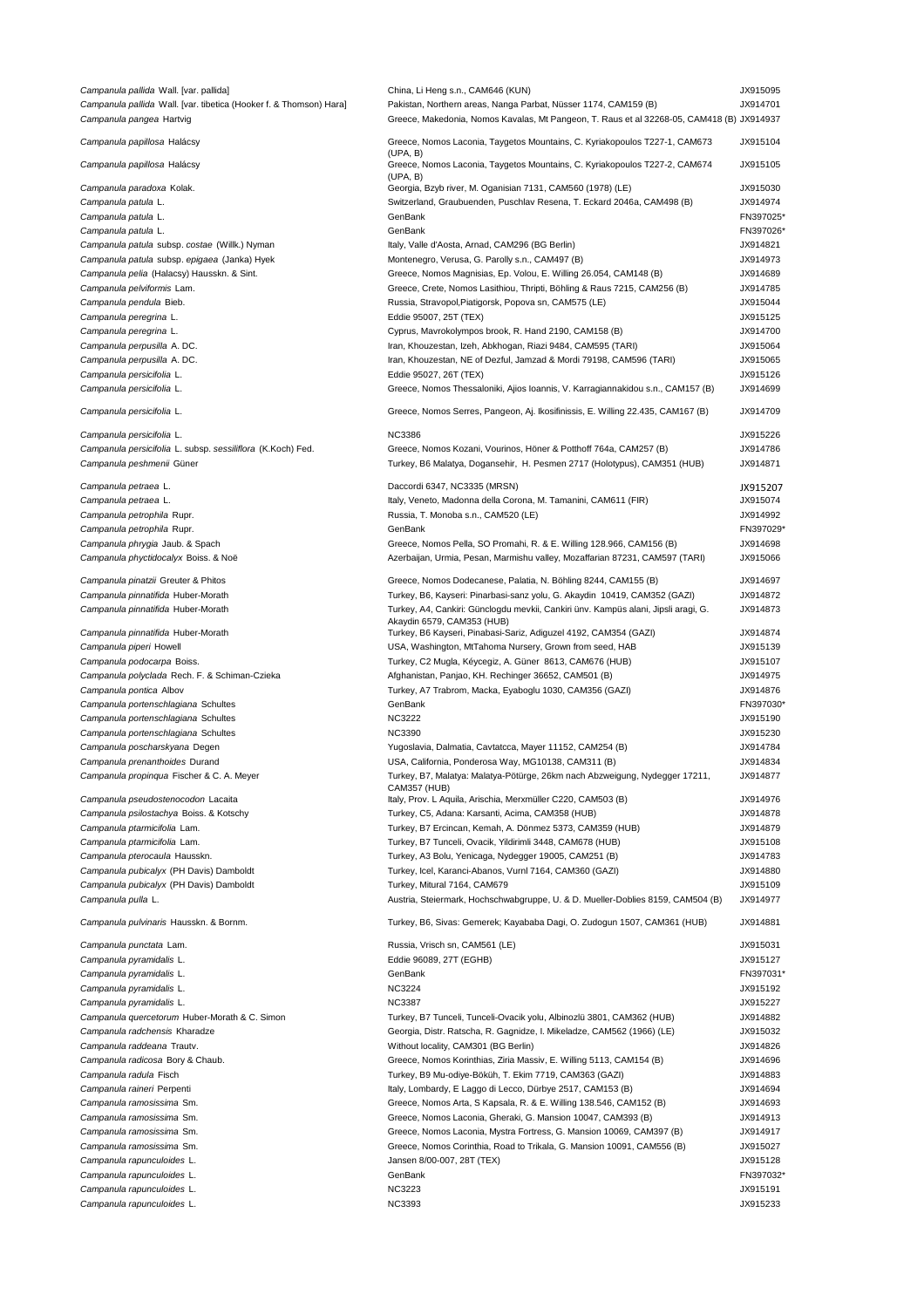Campanula rapunculus L. Campanula reiseri Halácsy Campanula reuteriana Boiss. & Balansa Campanula reuteriana Boiss, & Balansa Campanula reverchonii A. Gray Campanula rhodensis A. DC. Campanula rhomboidalis L. Campanula robinsiae Small Campanula romanica Savul Campanula rotundifolia L. Campanula rotundifolia I. Campanula rotundifolia L. Campanula rotundifolia L. Campanula rotundifolia L. Campanula rotundifolia L. Campanula rotundifolia L. Campanula rotundifolia L. Campanula rumeliana (Hampe) Vatke Campanula rumeliana (Hampe) Vatke Campanula rumeliana (Hampe) Vatke Campanula rumeliana susbp. chalcidica (Buser) Greuter & Burdet Campanula rupestris Sm. Campanula rupestris Sm. Campanula rupestris Sm. Campanula rupicola Boiss. & Spruner Campanula rupicola Boiss. & Spruner Campanula sabatia De Not. Campanula sabatia De Not. Campanula samothracica (Degen) Greuter & Burdet Campanula sarmatica Ker Gawl. Campanula sarmatica Ker Gawl. Campanula sarmatica subsp. woronowii (Kharadze) Ogan. Campanula sartorii Boiss. & Heldr. Campanula saxatilis L. Campanula saxifragoides Doumergue Campanula saxonorum Gand. Campanula saxonorum Gand. Campanula saxonorum Gand. Campanula scabrella Engelm. Campanula scheuchzeri Vill. Campanula scheuchzeri Vill. Campanula sciathia Phitos Campanula sclerotricha Boiss. Campanula sclerotricha Boiss. Campanula scoparia (Boiss. & Hausskn.) Damboldt Campanula scoparia (Boiss. & Hausskn.) Damboldt Campanula scopelia Phitos Campanula scouleri Hooker ex A. DC. Campanula scutellata Griseb. Campanula seraglio Kit Tan & Sorger Campanula serrata (Kit.) Hendrych Campanula serrata subsp. recta (Dulac) Podlech Campanula shetleri Heckard Campanula sibirica L. Campanula sibirica L. Campanula sibirica subsp. brassicifolia (Sommier & Levier) Ogan. Campanula sibirica subsp. charadzae (Grossh.) Ogan. Campanula sibirica subsp. ciscaucasica (Kharadze) Ogan. Campanula sibirica subsp. divergens (Waldst.) Nyman Campanula sibirica subsp. hohenackeri (Fisch. & Mey.) Dambolt Campanula similans Carlström Campanula sparsa Friv. Campanula sparsa Friv. Campanula spatulata Sm. Campanula spatulata Sm. Campanula spatulata Sm. Campanula spatulata subsp. filicaulis (Halacsy) Phitos Campanula spatulata subsp. spruneriana (Hampe) Hayek Campanula speciosa Pourret Campanula speciosa subsp. affinis (Schult.) Font Quer Campanula spicata L. Campanula stellaris Boiss.

| Greece, Nomos Evrou, Kallithea, T. Raus et al. 21517, CAM166 (B)<br>Greece, Nomos Dodecanese, Yioura, between Skala and Vala, D. Phitos & G. Kamari     | JX914708<br>JX914739 |
|---------------------------------------------------------------------------------------------------------------------------------------------------------|----------------------|
| 20333, CAM200 (B)<br>Turkey, B7, Erzincan: Kemah, Kömürköy yukarisi, Aslan 3389, CAM364 (GAZI)                                                          | JX914884             |
| Iran, kermanshah, Polezahab, Anonymous 2273, CAM584 (TARI)                                                                                              | JX915053             |
| Eddie 00004, 29T (TEX)<br>Greece, Nomos Dodekanisou, Rhodos, Böhling 9695, CAM249 (B)                                                                   | JX915129<br>JX914781 |
| GenBank                                                                                                                                                 | FN397032<br>JX915140 |
| Bok Gardens, Cheryl Peterson s.n., HAB<br>Romenia, Baltagesti, Dealul Allah-Bair, Cristurean s.n., CAM248 (B)                                           | JX914780             |
| USA, New Mexico, Carson National Forest, Schmidt et al 2709, CAM247 (B)                                                                                 | JX914779             |
| Russia, Altai Republic, Yaylyu, L. Martins 2526, CAM275 (B)                                                                                             | JX914803             |
| Russia, Khabarovsk territory, Ayan-Maysk, S. Kharkevich 172668, CAM308 (UBC)                                                                            | JX914832             |
| Canada, British Columbia, Sparwood area, O. Lee V209011, CAM309 (UBC)                                                                                   | JX914833             |
| Russia, Koroleva s.n CAM551 (LE)<br><b>NC3179</b>                                                                                                       | JX915022<br>JX915164 |
| <b>NC3180</b>                                                                                                                                           | JX915165             |
| <b>NC3389</b>                                                                                                                                           | JX915229<br>FN397035 |
| Greece, Nomos Dramas, Mt. Orvilos, T. Raus et al. 21276, CAM133 (B)<br>Bulgaria, Slavjanka mt., B. Kuzmanov 802845, CAM508 (B)                          | JX914980             |
| NC3211                                                                                                                                                  | JX915184             |
| <b>NC3202</b><br>Greece, Nomos Fokis, Ep. Parnassidhos, E. Willing 15.358a, CAM144 (B)                                                                  | JX915177<br>JX914686 |
| Greece, Nomos Phocis, Parnassos Mountains, ski resort, G. Mansion 10105, CAM401                                                                         | JX914921             |
| (B)<br>NC3226                                                                                                                                           | JX915193             |
| Greece, Nomos Phthiotis, Parnassos, R. Eisenblätter & E. Willing 46.300 CAM143 (B)                                                                      | JX914685             |
| Greece, Sterea Ellas, Nomos Fthiotidos, Mt Parnassos, T. Raus et al 32083, CAM404<br>(B)                                                                | JX914924             |
| Italy, Prov. Savona, Capo di Noli, L. Poldini 12559, CAM505 (B)                                                                                         | JX914978             |
| Italy, Prov. Savona, Alpi Liguri Meridionali, Rocca Barbena, E. Martini s.n., CAM604<br>(FIR)                                                           | JX915072             |
| Greece, Nomos Evrou, Eparchia Samothrakis, T. Raus 21347, CAM142 (B)                                                                                    | JX914684             |
| Gaskin 458, 31T (MO)<br>Without locality, CAM293 (BG Berlin)                                                                                            | JX915130<br>JX914818 |
| Russian label, CAM563 (LE)                                                                                                                              | JX915033             |
| GenBank                                                                                                                                                 | FN397037             |
|                                                                                                                                                         |                      |
| Greece, Nomos Irakliou, Eparchia Kenourgiou, Lendas, Böhling & Greuter 7828,                                                                            | JX914777             |
| CAM244 (B)<br>Morocco, High Atlas, CAM295 (BG Berlin)                                                                                                   | JX914820             |
| Turkey, Usak, Hagemann et al 2652, CAM243 (B)                                                                                                           | JX914776             |
| Turkey, C4, Antalya: Alanya-Manavgat yolu, Manavgata, G. Akaydin 10265, CAM355<br>(HUB)                                                                 | JX914875             |
| Turkey, C8 Siirt, Saglarca, Aslan 3644, CAM365 (GAZI)                                                                                                   | JX914885             |
| <b>NC3378</b><br>GenBank                                                                                                                                | JX915224<br>FN397039 |
| <b>NC3177</b>                                                                                                                                           | JX915162             |
| <b>NC3392</b>                                                                                                                                           | JX915232             |
| Azerbaijan, Sardasht, Rechinger 49075, CAM242 (B)                                                                                                       | JX914775             |
| Turkey, C6 Kahramanmaras, Engizek & Duman 426, CAM366 (GAZI)<br>Turkey, C6, Malatya, Doganshir, Erkenek, Aktoglu 861, CAM367 (INU)                      | JX914886<br>JX914887 |
| Turkey, B7, Ercincan, Kenalyie, Kirkgoz, Ekim 8133, CAM680 (GAZI)                                                                                       | JX915110             |
| Greece, Nomos Magnisias, Ep. Skopelou, Skopelos, S. & B. Snogerup 5587, CAM141<br>(B)                                                                   | JX914683             |
| Canada, British Columbia, Vancouver Island, CAM307 (UBC)                                                                                                | JX914831             |
| Greece, Nomos Kilkis, Ep. Peonias, Piji, E. Willing 17.880, CAM140 (B)                                                                                  | JX914682             |
| Turkey, A8 Artvin, Altiparmak, Döhring et al 7291, CAM241 (B)                                                                                           | JX914774<br>JX914923 |
| No information, CAM403 (BG Berlin)<br>France, Dép. Puy-de-Dome, Super Besse, Hand 1033, CAM250 (B)                                                      | JX914782             |
| USA, California, Crags Trail, MG10119, CAM314 (B)                                                                                                       | JX914837             |
| Rumania, Valea Lui David, P. Anastasiu s.n., CAM139 (B)                                                                                                 | JX914681             |
| Russia, Altai Republic, Onguday, Martins 2362, CAM276 (B)<br>Georgia, Svaneti, Mestia, Kolchicova sn, CAM564 (LE)                                       | JX914804<br>JX915034 |
| Russia, Chechnya, Geltman et al sn, CAM565 (LE)                                                                                                         | JX915035             |
| Russia, Elbroz, Nehmiski sn, CAM566 (LE)                                                                                                                | JX915036             |
| Bulgaria, NE of Nessebar, C. Gussev & R. Rutherford, CAM284 (B)                                                                                         | JX914810             |
| Turkey, A8, Erzurum, Ispir, G. Akaydin 9813, CAM368 (HUB)                                                                                               | JX914888<br>JX914680 |
| Turkey, C1 Mugla, near Kapikiri/ Herakleia, T. Raus 17792, CAM138 (B)<br>Greece, Nomos Trikala, Kalambakas, Nozia Pindhos, R. Eisenblätter & E. Willing | JX914679             |
| 59.434, CAM137 (B)<br>NC3203                                                                                                                            | JX915178             |
| Greece, Nomos Karditsa, NW Rendina, R. & E. Willing 163.005-163.03, CAM132 (B)                                                                          | FN397040             |
| Greece, Nomos Corinthia, Sofiko, G. Mansion 10021, CAM387 (B)                                                                                           | JX914907             |
| Cellinese 1005, NC3230 (YU)                                                                                                                             | JX915197             |
| Greece, Crete, Nomos Lasithiou, Sitias, Lenika, N. Böhling 5076, CAM134 (B)                                                                             | JX914676             |
| Cellinese 1005, NC3193 (YU)                                                                                                                             | JX915172             |
| Spain, Prov. Tarragona, Ports de Tortosa, Romo 9008, CAM288 (B)                                                                                         | JX914813             |
| Spain, Barcelona, Anoia, C. benedi & J. Moleno 18, CAM492 (B)<br>GenBank                                                                                | JX914971<br>FN397044 |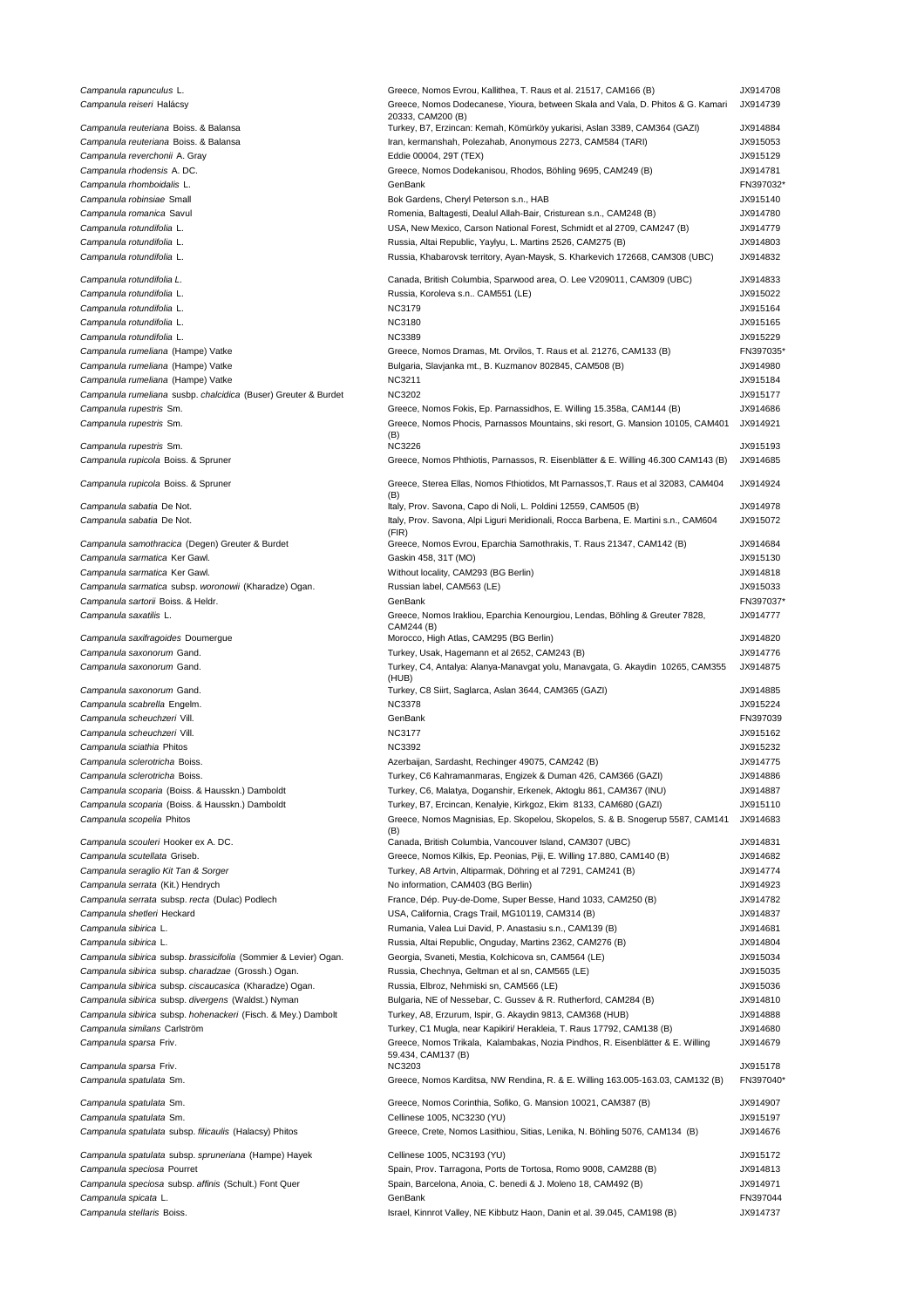| Campanula stenosiphon Boiss. & Heldr.<br>Campanula stevenii Bieb.                                      | Greece, Nomos Laconia, Langadas gorges, G. Mansion 10074, CAM398 (B)<br>Turkey, Agri, Tendürek Dagh, T. Raus 4372, CAM146 (B)                                       | JX914918<br>JX914687  |
|--------------------------------------------------------------------------------------------------------|---------------------------------------------------------------------------------------------------------------------------------------------------------------------|-----------------------|
| Campanula stevenii Bieb.                                                                               | <b>NC3394</b>                                                                                                                                                       | JX915234              |
| Campanula stevenii subsp. alberti (Trauv.) Viktorov<br>Campanula stevenii subsp. altaica (Ledeb.) Fed. | Russian label, CAM567 (LE)<br>Russia, Altai Republic, Pereval Seminskiy, E. Raab-Straube 020031, CAM196 (B)                                                         | JX915037<br>JX914735  |
| Campanula stevenii subsp. stevenii                                                                     | Georgia, Gardabani district, Environs Kojori, Zanojurashrili 3059, CAM372 (HUB)                                                                                     | JX914892              |
| Campanula stevenii subsp. wolgensis (P.A. Smirn.) Fed.                                                 | Russian Label, CAM265 (B)                                                                                                                                           | JX914794              |
| Campanula stevenii susbp. beauverdiana (Fomin) Rech. F. & Schima-<br>Czeika                            | Turkey, A8, Erzurum, Tortum, Yagcilar yaylasi, G. Akaydin 9582, CAM371 (HUB)                                                                                        | JX914891              |
| Campanula stevenii susbp. turczaninovii (Fed.) Viktorov                                                | GenBank                                                                                                                                                             | FN397053*             |
| Campanula stricta L.<br>Campanula stricta L.                                                           | Turkey, C2 Mugla, Sandras Dagi, M. Döring et al. 81, CAM151 (B)<br>Turkey, B5 Nigda, Gardak-ürgüp yolu, 10km voltanik tüflü arazi, G. Akaydin 6672b,                | JX914692<br>JX914893  |
|                                                                                                        | <b>CAM373 (HUB)</b>                                                                                                                                                 |                       |
| Campanula stricta L. [var. libanotica]                                                                 | Turkey, C3 Antalya, Kerner, M. Döring et al. 420, CAM147 (B)                                                                                                        | JX914688              |
| Campanula strigillosa Boiss.                                                                           | Turkey, B6 Sivas, Gök Pinar, Sorger 762111, CAM264 (B)                                                                                                              | JX914793              |
| Campanula strigillosa Boiss.                                                                           | Turkey, B6, Sivas, Sarkisla, Karababa Dagi, KO. Zudogun 1404, CAM374 (HUB)                                                                                          | JX914894              |
| Campanula strigosa Banks & Solander<br>Campanula suanetica Rupr.                                       | Turkey, B7, Erzincan, Kenallye, Gesobell-Venk yolu, Hareketti, yanaclo, HA 5300,<br><b>CAM375 (HUB)</b><br>Georgia, Svaneti, Lachveti & Kimeritze s.n., CAM568 (LE) | JX914895<br>JX915038  |
| Campanula suanetica Rupr.                                                                              | Georgia, S. Stekeranzi s.n., CAM657 (LE)                                                                                                                            | JX915097              |
| Campanula takesimana Nakai                                                                             | Without locality, CAM291 (BG Berlin)                                                                                                                                | JX914816              |
| Campanula takesimana Nakai                                                                             | No Information, CAM681 (BG Berlin)                                                                                                                                  | JX915111              |
| Campanula tanfanii Podl.                                                                               | Italy, Prov L Aquila Abruzzo, Colle Caciaro, M. Iberite et al. 17461, CAM263 (B)                                                                                    | JX914792              |
| Campanula telephioides Boiss. & Hausskn.                                                               | Turkey, C6, Kahramanmaras, Aher Dagi, Aytan 1992, CAM376 (GAZI)                                                                                                     | JX914896              |
| Campanula telmessi Huber-Morath & Phitos                                                               | Turkey, C3 Antalya, ENE Manavgat, R. Ulrich 7.8, CAM663 (B)                                                                                                         | JX915101              |
| Campanula teucrioides Boiss.<br>Campanula thyrsoides L.                                                | Turkey, B2 İzmir: Bozdağ, Kayak merkezinden zirveye tırmanış, A. Dönmez 11499,<br>CAM377 (HUB)<br>GenBank                                                           | JX914897<br>FN397046* |
| Campanula thyrsoides L.                                                                                | GenBank                                                                                                                                                             | FN397047*             |
| Campanula tokurii Ocak                                                                                 | Turkey, B3 Afyon, Suhut, E. Akacek 3694 (Paratypus), CAM349 (GAZI)                                                                                                  | JX914869              |
| Campanula tokurii Ocak                                                                                 | Turkey, B3 Kütahya: Sabuncu, Fındık-İncik Köyleri arası, A. Dönmez 9983, CAM350                                                                                     | JX914870              |
| Campanula tokurii Ocak                                                                                 | (HUB)<br>Turkey, B3 Eskisehir, Tèrkmen Daglari, Ocak 9051 (Isotypus), CAM378 (GAZI)                                                                                 | JX914898              |
| Campanula tomentosa Lam.                                                                               | Turkey, C1 - Aydin, Priene, T. Raus 14578, CAM149 (B)                                                                                                               | JX914690              |
| Campanula tomentosa Lam.                                                                               | GenBank                                                                                                                                                             | FN397048*             |
| Campanula tommasiniana Koch                                                                            | Croatia, Istria, Opatija, Ucka, G. Gottschlich 33738, CAM150 (B)                                                                                                    | JX914691              |
| Campanula topaliana Beauverd                                                                           | Greece, Nomos Argolis, Rd to Epidavros, G. Mansion 10020, CAM388 (B)                                                                                                | JX914908              |
| Campanula topaliana Beauverd subsp. cordifolia Phitos                                                  | Greece, Nomos Laconia, Kilikini Plateau, G. Mansion 10096, CAM602 (B)                                                                                               | JX915071              |
| Campanula topaliana Beauverd subsp. delphica Phitos                                                    | Greece, Nomos Fokidos, Sterea Ellas, T. Raus 24307, CAM221 (B)                                                                                                      | JX914758              |
| Campanula topaliana Beauverd subsp. delphica Phitos                                                    | Greece, Nomos Phocis, Delphi Sanctuary, G. Mansion 10103, CAM400 (B)<br>GenBank                                                                                     | JX914920<br>FN397049* |
| Campanula trachelium L.<br>Campanula trachelium L.                                                     | GenBank                                                                                                                                                             | FN397050*             |
| Campanula trachelium L. subsp. athoa (Boiss. & Heldr.) Hayek                                           | Greece, Nomos Larissa, Dimos Efrimeno, Stomio, A. Schuler 480, CAM136 (B)                                                                                           | JX914678              |
|                                                                                                        |                                                                                                                                                                     |                       |
| Campanula trachyphylla Schott & Kotschy ex Boiss.<br>Campanula trichocalycina                          | Turkey, C5 Nigde, W Meydan, P. Hein A 244-4, CAM135 (B)<br>Greece, Nomos Karditsa, R. & E. Willing 142.206, CAM130 (B)                                              | JX914677<br>FN397051  |
| Campanula tridentata Schreber                                                                          | Turkey, A8 Erzurum: Kayak merkezi yukarısı, bozkır, A. Dönmez 12323, CAM343 (HUB) JX914863                                                                          |                       |
|                                                                                                        |                                                                                                                                                                     |                       |
| Campanula tridentata Schreber                                                                          | GenBank                                                                                                                                                             | FN397052*             |
| Campanula tridentata subsp. biebersteiniana (Schult.) Ogan.<br>Campanula trista Kitam                  | Russia, Dagestan, Galushko s.n., CAM526 (LE)<br>Pakistan, Swat, between Barikot and Mingora, KH. Rechinger 30491, CAM506 (B)                                        | JX914998<br>JX914979  |
| Campanula troegerae Damboldt                                                                           | Turkey, Artvin, Yusufeli, Öğdem yolu üzeri, N. & O. İkinci 3700, CAM444 (AIBU, B)                                                                                   | JX914945              |
|                                                                                                        |                                                                                                                                                                     |                       |
| Campanula troegerae Damboldt                                                                           | Turkey, Artvin, Yusufeli, Öğdem yolu üzeri, N. & O. İkinci 3703, CAM447 (AIBU, B)                                                                                   | JX914946              |
| Campanula tubulosa Lam.                                                                                | Greece, Nomos Lasithiou, Eparchia lerapetras, Ag. Ioannis, N. Böhling 8316, CAM461<br>(B)                                                                           | JX914949              |
| Campanula tymphaea Hausskn.                                                                            | Greece, Nomos Ioannina, Metsovou, Willing 83481, CAM462 (B)                                                                                                         | JX914950              |
| Campanula uniflora L.                                                                                  | Russia, Chukotka, Petrovski sn, CAM569 (LE)                                                                                                                         | JX915039              |
| Campanula uyemurae (Kudo) Miyabe & Tatew.<br>Campanula velebitica Borbás                               | Russia, Sakhalin, Sea of Okhotsk, Penomatchuk s,n., CAM570 (LE)<br>Greece, Nomos Pellis, Eparchia Almopias, B. Pirker et al. 142, CAM469 (B)                        | JX915040<br>JX914955  |
| Campanula veneris Carlström                                                                            | Cyprus, Christodoulou s.n., CAM230 (B)                                                                                                                              | JX914765              |
| Campanula versicolor Andrews                                                                           | GenBank                                                                                                                                                             | FN397054*             |
| Campanula versicolor Andrews                                                                           | <b>NC3194</b>                                                                                                                                                       | JX915173              |
| Campanula versicolor Andrews                                                                           | <b>NC3388</b>                                                                                                                                                       | JX915228              |
| Campanula waldsteiniana Schult.                                                                        | Croatia, Tulove Grede, Mount Velebit australes, Cernoch 43753, CAM261 (B)                                                                                           | JX914790              |
| Campanula wilkinsiana Greeene                                                                          | <b>NC3374</b>                                                                                                                                                       | JX915220              |
| Campanula wilkinsiana Greeene                                                                          | <b>NC3376</b>                                                                                                                                                       | JX915222              |
| Campanula willkommii Witasek<br>Campanula witasekiana Vierh.                                           | Spain, Sierra de Baza, Valdes et al 132488, CAM260 (B)<br>Austria, Ostalpen, Steiermark, between Glashuetten and Steinberg, Widder s.n.,                            | JX914789<br>JX914788  |
|                                                                                                        | CAM259 (B)                                                                                                                                                          |                       |
| Campanula witasekiana Vierh.                                                                           | <b>NC3186</b>                                                                                                                                                       | JX915168              |
| Campanula witasekiana Vierh.<br>Campanula xylocarpa Kovanda                                            | NC3221<br>Slovakia, Cubr 41318, CAM222 (BG Berlin)                                                                                                                  | JX915189<br>JX914759  |
| Campanula yaltirikii Duman                                                                             | Turkey, C2 Antalya, Elmali, Ciglikara mevkii,, Duman 5977 (Isotypus), CAM379 (GAZI)                                                                                 | JX914899              |
| Campanula yildirimlii Kit Tan & Sorger                                                                 | Turkey, B7, Ercincan, Kenalyie, Kirkgoz, Syo 2980, CAM380 (HUB)                                                                                                     | JX914900              |
| Campanula zangezura (Lipsky) Kolak.                                                                    | Without locality, CAM402 (BG Berlin)                                                                                                                                | JX914922              |
| Campanula zangezura (Lipsky) Kolak.                                                                    | Georgia, Abkhazia Territory, Nehmiski sn, CAM576 (LE)                                                                                                               | JX915045              |
| Campanula zoysii Jacq.                                                                                 | Slovenia, Juliske Alpe, M. Lovka et al. 974814, CAM468 (B)                                                                                                          | JX914954              |
| CANARINA                                                                                               |                                                                                                                                                                     |                       |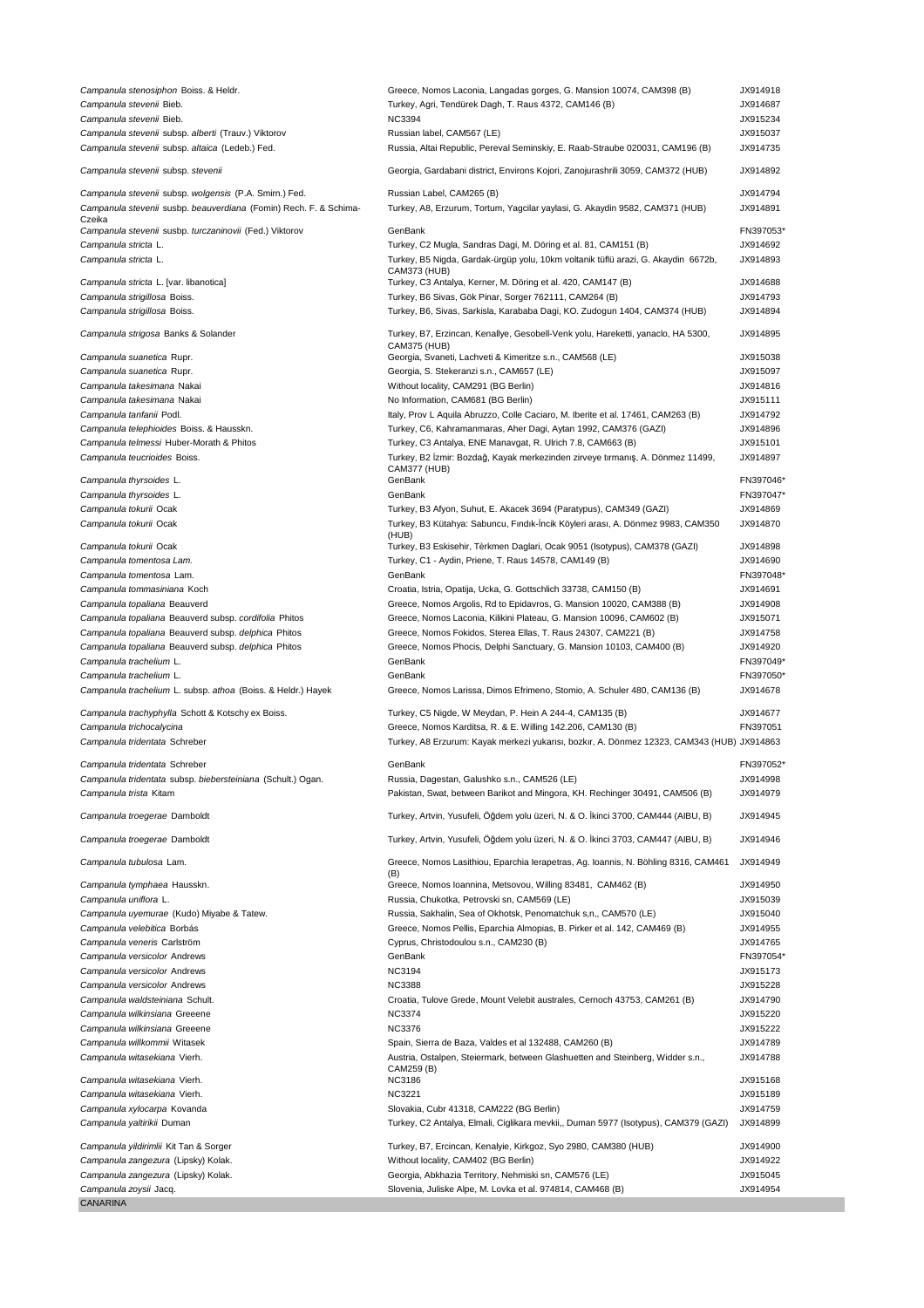| Canarina canariensis (L.) Vatke                                        | GenBank                                                                           | FN397055*             |
|------------------------------------------------------------------------|-----------------------------------------------------------------------------------|-----------------------|
| Canarina eminii Aschers.et Schweinf.                                   | GenBank                                                                           | FN397056*             |
| <b>CODONOPSIS</b>                                                      |                                                                                   |                       |
| Codonopsis lanceolata (Siebold & Zucc.) Trautv.                        | GenBank                                                                           | FN397057*             |
| <b>CYANANTHUS</b>                                                      |                                                                                   |                       |
| Cyananthus lobatus Wall. ex Benth.                                     | GenBank                                                                           | FN397058*             |
| CYCLOCODON                                                             |                                                                                   |                       |
| Cyclocodon lancifolius (Roxb.) Kurz                                    | GenBank                                                                           | FN397059*             |
| <b>CYPHIA</b>                                                          |                                                                                   |                       |
| Cyphia lisiandra Diels                                                 | GenBank                                                                           | FN397060*             |
| Cyphia subtubulata Wimm.                                               | GenBank                                                                           | FN397061*             |
| Cyphia tysonii Phillips                                                | GenBank                                                                           | FN397062*             |
| <b>EDRAIANTHUS</b>                                                     |                                                                                   |                       |
| Edraianthus graminifolius (L.) A.DC.                                   | Greece, Thessaly, Nomos Pierias, Mt Olympus, T. Raus et al 32248-04, CAM410 (B)   | JX914929              |
| Edraianthus pumilio (Port.) A.DC.                                      | GenBank                                                                           | FN397063*             |
| Edraianthus tenuifolius (Waldst. & Kit.) A. DC.                        | GenBank                                                                           | FN397064*             |
| Edrianthus graminifolius                                               | Italy, Sicily, Strada Quacella, s.n., NC3351 (YU)                                 | JX915215              |
| <b>FEERIA</b>                                                          |                                                                                   |                       |
| Feeria angustifolia (Schousb.) Buser                                   | Morocco, Beni Mellal, road 508 between Afrouer and Bir-el-Quidane, R. Vogt 11946, | JX914795              |
|                                                                        | CAM266 (B)                                                                        |                       |
| <b>GITHOPSIS</b>                                                       |                                                                                   |                       |
| Githopsis diffusa A. Gray                                              | N. Morin s.n., HAB                                                                | JX915141              |
| Githopsis diffusa subsp. robusta Morin                                 | USA, California, La Moine, MG10120, CAM422 (B)                                    | JX914941              |
| Githopsis pulchella Vatke                                              | Morin s. n., 38T (OS)                                                             | JX915132              |
| Githopsis pulchella Vatke                                              | USA, California, Schott Rd, MG10139, CAM423 (B)                                   | JX914942              |
| Githopsis specularioides Nutt.                                         | USA, California, Billger Creek Rd, MG10115, CAM421 (B)                            | JX914940              |
| <b>GRAMMATOTHECA</b>                                                   |                                                                                   |                       |
| Grammatotheca bergiana (Cham.) Presl.                                  | GenBank                                                                           | FN397066*             |
| HANABUSAYA                                                             |                                                                                   |                       |
| <i>Hanabusaya asiatica (</i> Nakai) Nakai                              | Eddie 95018, 39T (EGHB)                                                           | JX915148              |
| <b>HETEROCODON</b>                                                     |                                                                                   |                       |
| Heterocodon rariflorus Nutt.                                           | Haberle 149, 40T (TEX)                                                            | JX915149              |
| Heterocodon rariflorus Nutt.                                           | USA, California, Schott Road, MG10144, CAM316 (B)                                 | JX914839              |
| <b>HIPPOBROMA</b>                                                      |                                                                                   |                       |
| Hippobroma longiflora G.Don                                            | Without locality, N. Korotkova s.n., CAM120 (BG BONN)                             | JX914672              |
| <b>ISOSTOMA</b>                                                        |                                                                                   |                       |
| Isotoma axillaris Lindl.                                               | GenBank                                                                           | FN397067*             |
| Isotoma fluviatilis F.Muell. ex Benth.                                 | GenBank                                                                           | FN397068*             |
| <b>JASIONE</b>                                                         |                                                                                   |                       |
| Jasione crispa                                                         | Eddie 95083, 41T (EGHB)                                                           | JX915150              |
| Jasione heldreichii Boiss. & Orph.                                     | T. Ayers 88-208, 42T (BH)                                                         | JX915151              |
| Jasione heldreichii Boiss. & Orph.                                     | Greece, Makedonia, Nomos Kavalas, Keramoti, T. Raus et al 32282, CAM419 (B)       | JX914938              |
| <i>Jasione laevis L</i> am.                                            | GenBank                                                                           | FN397069*             |
| Jasione montana L.                                                     | Sales and Hedge 9898, 44T (EGHB)                                                  | JX915152              |
| Jasione montana L.                                                     | Pistarino 1738, NC3352 (MRSN)                                                     | JX915216              |
| Jasione montana L.                                                     | GenBank                                                                           | FN397070*             |
| Jasione montana subsp. echinata (Boiss. & Reut.) Nyman                 | Morocco, Tazzeka, bab-Bou-Idir, Valdes et al., CAM280 (B)                         | JX914807              |
| LEGOUSIA                                                               |                                                                                   |                       |
| Legousia falcata (Ten.) Fritsch                                        | Cosner 143, 45T (OS)                                                              | JX915153              |
| Legousia falcata (Ten.) Fritsch                                        | Morocco, Middle Atlas, Azrou Ain-Leuh, Meknès, Valdes et al., CAM281 (B)          | JX914808              |
|                                                                        |                                                                                   |                       |
| Legousia pentagonia (L.) Thell.                                        | R. Haberle 130, HAB (TEX)<br>GenBank                                              | JX915142<br>FN397071* |
| Legousia speculum-veneris (L.) Chaix                                   |                                                                                   |                       |
| <b>LOBELIA</b>                                                         |                                                                                   |                       |
| Lobelia deckenii (Asch.) Hemsl.                                        | GenBank                                                                           | FN397072*             |
| Lobelia inflata L.                                                     | GenBank                                                                           | FN397073*             |
| <i>Lobelia nana K</i> unth                                             | GenBank                                                                           | FN397074*             |
| Lobelia rhynchopetalum Hemsl                                           | GenBank                                                                           | FN397075*             |
| Lobelia salicina Lam.                                                  | GenBank                                                                           | FN397065*             |
| <b>MICHAUXIA</b>                                                       |                                                                                   |                       |
| Michauxia campanuloides L'Hér.                                         | GenBank                                                                           | FN397076*             |
| <i>Michauxia laevigata Vent.</i>                                       | Russia, CAM573                                                                    | JX915042              |
| Michauxia nuda A. DC.                                                  | Turkey, C8 Siirt, Eruh-yolu, Aslan 3802, CAM665 (B)                               | JX915103              |
| Michauxia tchihatcheffii Fisch. & C.A.Mey.                             | Turkey, C5 Nigde, Ala Daglari, P. Hein A297-1, CAM509 (B)                         | JX914981              |
| <b>MUSSCHIA</b>                                                        |                                                                                   |                       |
| Musschia aurea (L.) Dum.                                               | T. Ayers 88-274, 48T (BH)                                                         | JX915154              |
| Musschia aurea (L.) Dum.                                               | GenBank                                                                           | FN397077*             |
| Musschia wollastoni Lowe                                               | GenBank                                                                           | FN397078*             |
| Musschia wollastoni Lowe                                               | R. Haberle 227 (cultivar), HAB (PLU)                                              | JX915143              |
| NESOCODON                                                              |                                                                                   |                       |
| Nesocodon mauritianus (I.B.K.Richardson) Thulin                        | GenBank                                                                           | FN397079*             |
| <b>OSTROWSKIA</b>                                                      |                                                                                   | JX915043              |
| Ostrowskia magnifica Regel                                             | Russian label, CAM574 (LE)                                                        |                       |
| PETROMARULA                                                            |                                                                                   | JX915212              |
| Petromarula pinnata A.DC.<br>Petromarula pinnata A.DC.                 |                                                                                   |                       |
|                                                                        | Agrini 038, NC3343 (MRSN)                                                         |                       |
|                                                                        | GenBank                                                                           | FN397081*             |
| <b>PHYSOPLEXIS</b>                                                     |                                                                                   |                       |
| Physoplexis comosa (Endl.) Schur.<br>Physoplexis comosa (Endl.) Schur. | Eddie 95008, 49T (EGHB)<br>GenBank                                                | JX915240<br>FN397082* |